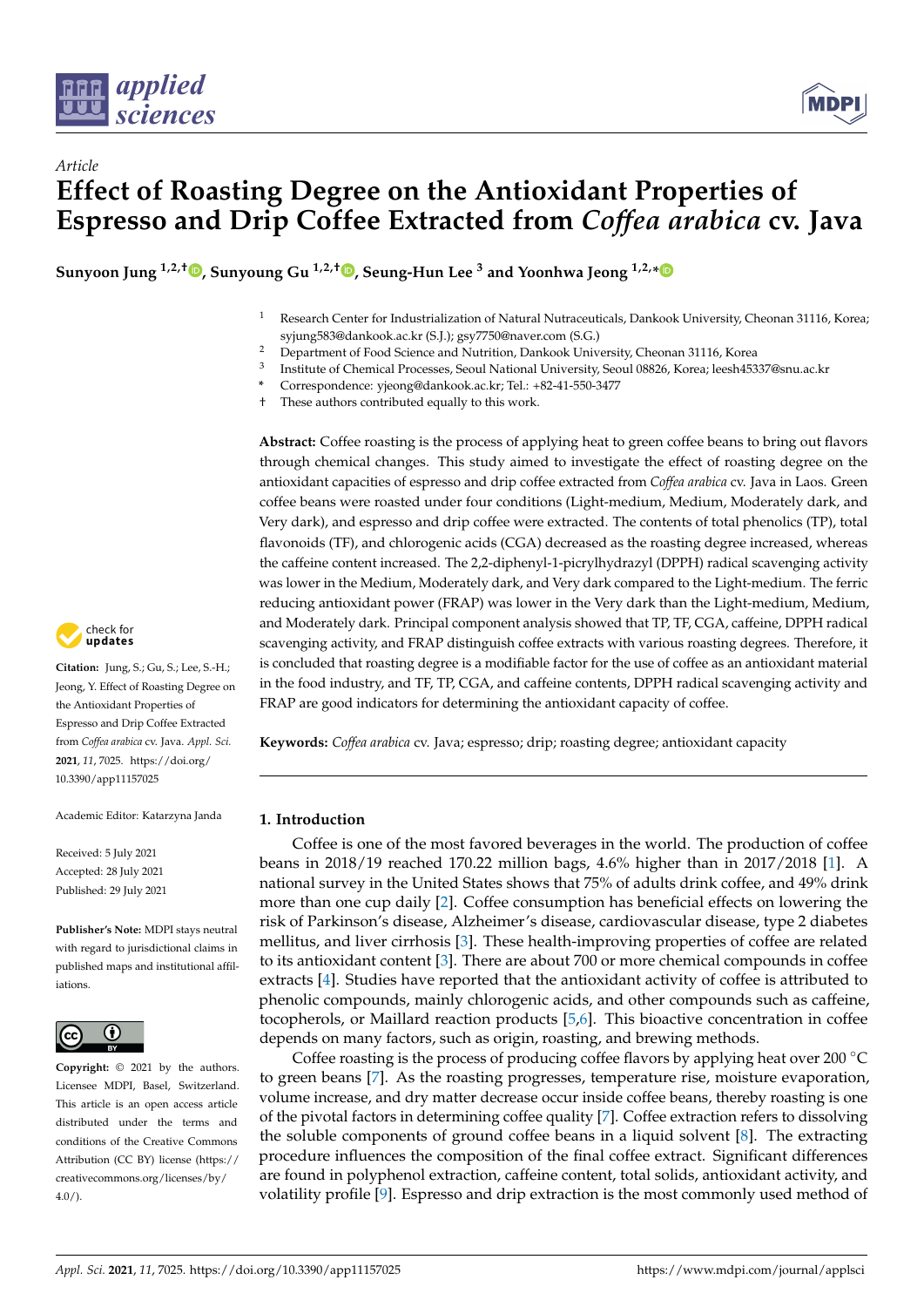coffee brewing [\[10\]](#page-12-9). The espresso method applies pressure above atmospheric pressure to the ground coffee beans [\[8\]](#page-12-7). In a drip method, coffee beans are ground into a powder, passing water through it and filtering the coffee extract simultaneously [\[10\]](#page-12-9).

The antioxidant capacity of coffee extracts depends on coffee varietals and their extraction method [\[11,](#page-12-10)[12\]](#page-12-11). However, previous studies on roasting degree and antioxidant capacity have mainly focused on coffee extracts of unknown species in local markets. Additionally, little has been reported on whether the effect of roasting degree on the antioxidant properties of coffee is the same for espresso and drip coffee. In a previous study, the amount of total phenolics and DPPH radical scavenging activity of early-roasted Java coffee bean powder have been reported [\[13\]](#page-12-12). However, the effect of roasting degrees on the antioxidant properties of *Coffea arabica* cv. Java coffee prepared by espresso and drip methods has not been studied yet. Several methods have been established for the determination of the antioxidant activity of plants. In addition, several analytic methods have been developed for its determination. The 2,2-diphenyl-1-picrylhydrazyl (DPPH) radical scavenging activity, ferric reducing antioxidant power (FRAP), and Trolox equivalent antioxidant capacity (TEAC) are generally used techniques to evaluate antioxidant properties in vitro. However, it has been reported that the results of these analyzes are different and not correlated in some materials. Therefore, we aimed to investigate the effect of roasting degree on the antioxidant properties of espresso and drip coffee prepared using *Coffea arabica* cv. Java. This study applied various antioxidant assays to espresso and drip coffee with various degrees of roasting and statistically analyzed relationships among the variables.

#### **2. Materials and Methods**

## *2.1. Materials*

Green coffee beans were *Coffea arabica* cv. Java species (Natural processed, Grade AA), collected in Laos from December 2017 to March 2018 and supplied by Moi Coffee Company (Yongin, Korea).

#### *2.2. Roasting*

Green coffee beans (250 g) were added to a roaster (Bullet R1, Aillio, Taipei, Taiwan) preheated to 170  $\degree$ C. By varying the temperature at the end of roasting, four types of coffee beans with different roasting degrees were prepared. The Agtron value of coffee beans was determined using a coffee roast analyzer (CM-100, lighttells, Zhubei, Taiwan). The coffee beans used in this study corresponded to Light-medium, Medium, Moderately Dark, and Very Dark, according to the standard of Specialty Coffee Association (SCA) [\[14\]](#page-12-13). The roasted coffee beans were stored at  $-18$  °C until use. The roasting temperatures, roasting time, and Agtron values after roasting are presented in Table [1.](#page-1-0)

<span id="page-1-0"></span>

| <b>Variables</b>                  | Light-Medium                 | Medium                        | <b>Moderately Dark</b> | <b>VERY DARK</b>              |
|-----------------------------------|------------------------------|-------------------------------|------------------------|-------------------------------|
| Initial temperature $(^{\circ}C)$ | 170                          | 170                           | 170                    | 170                           |
| Final temperature $(^{\circ}C)$   | 193                          | 199                           | 209                    | 230                           |
| Weight loss $(\%)$                | 12                           | 12                            | 16                     | 20                            |
| Roasting time (min)               | $8.76 \pm 0.12$ <sup>d</sup> | $9.25 + 0.15$ c               | $10.39 + 0.11^{b}$     | $15.26 \pm 0.15$ <sup>a</sup> |
| Agtron number                     | $67.56\pm0.84$ a             | 58.61 $\pm$ 0.34 <sup>b</sup> | $47.81 + 0.11$ c       | 27.64 $\pm$ 0.38 <sup>d</sup> |

| Table 1. Roasting conditions for coffee beans. |  |
|------------------------------------------------|--|
|------------------------------------------------|--|

Data are expressed as mean  $\pm$  standard deviation ( $n = 3$ ). Means with different letters (a–d) in the same row denote significant differences according to the one-way analysis of variance (ANOVA) and Duncan's multiple comparison test ( $p < 0.05$ ).

#### *2.3. Espresso Extraction*

The roasted coffee beans were ground to a size of 45 mesh using a semi-automatic grinder (900N, Yang-Chia Machine Works Co., Ltd., Taichung Hsien, Taiwan). From 7 g of coffee powder, espresso coffee was extracted with distilled water up to 30 mL using a semi-automatic espresso machine (E98 President A2, Faema, Milano, Italy). Samples were stored at −70 ◦C until analysis.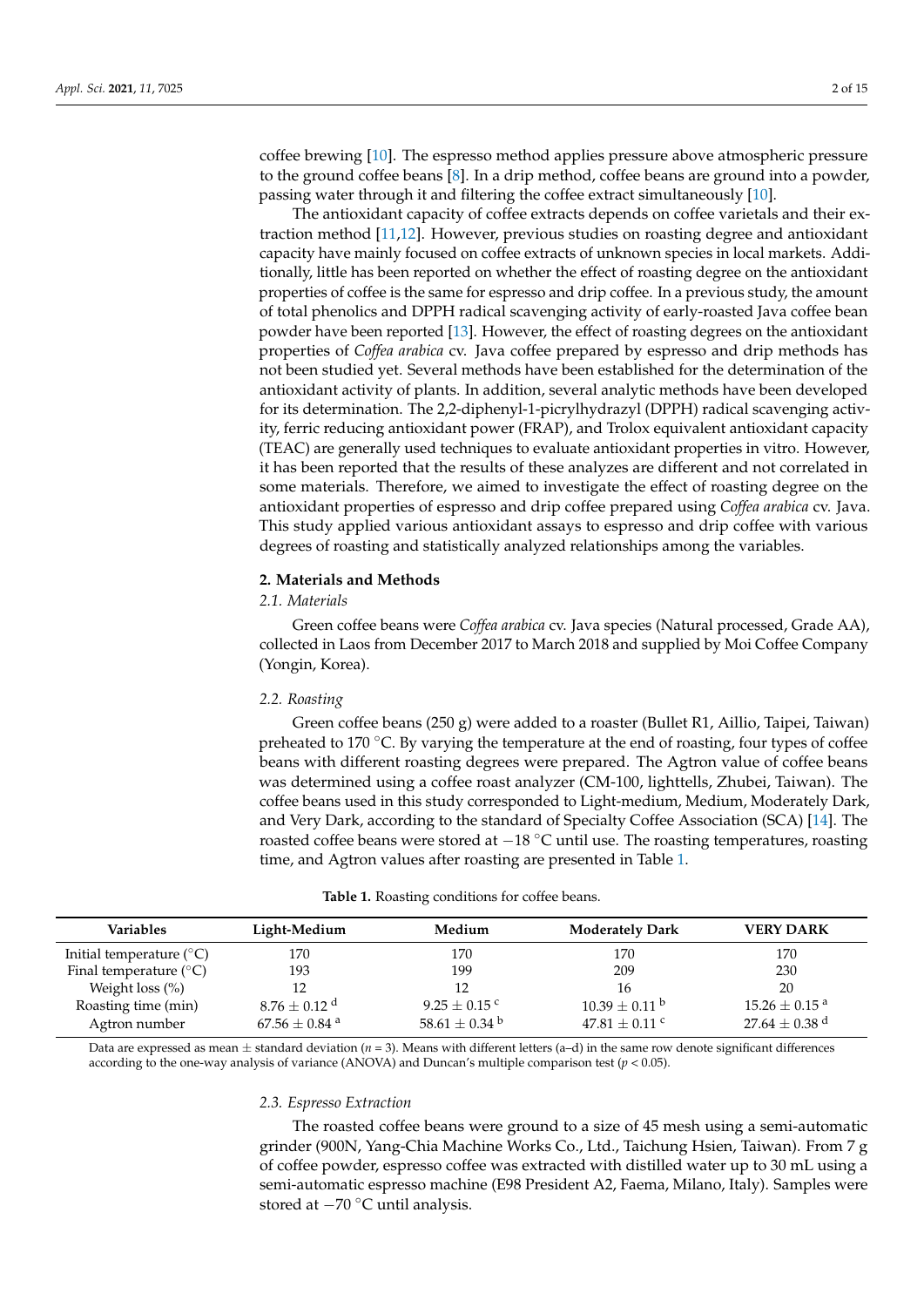## *2.4. Drip Extraction*

The roasted coffee beans were ground to a size of 25 mesh using a grinder (Fuji coffee mill R-440, Fujikouki Co., Ltd., Osaka, Japan). From 15 g of coffee powder, drip coffee was extracted with distilled water up to 210 mL using A Clever Dripper (Mr. Clever, EK, Int'l Co., Ltd., Taipei, Taiwan). Samples were stored at −70 ◦C until analysis.

# *2.5. Determination of Total Dissolved Solids*

The value of °Brix was measured using a refractometer (HI 96801, HANNA Instruments, Woonsocket, RI, USA). The total dissolved solids (TDS) in coffee extracts was determined by multiplying the ◦Brix value by 0.85 [\[15\]](#page-12-14). All measurements were performed in triplicate, and the results were presented as average values.

#### *2.6. Determination of Total Phenolic Content*

Total phenolic content was analyzed by using the Folin-Ciocalteu method [\[16\]](#page-12-15), with slight modification. The coffee extract was centrifuged at  $842 \times g$  for 10 min. The supernatant was diluted 20 times for espresso or five times for drip so that the measured values for each sample were within the calibration curve range. A diluted sample of  $100 \mu L$  was added to a mixture of 200  $\mu$ L of 0.9 N Folin-Ciocalteu's reagent and 800  $\mu$ L of 20% Na<sub>2</sub>CO<sub>3</sub> and then incubated for 30 min at room temperature (RT). The absorbance was determined at 765 nm using a microplate reader (Spectramax M2E, Thermo Fisher Scientific, Waltham, MA, USA). A standard curve (50–500  $\mu$ g/mL, R<sup>2</sup> = 0.9972) was constructed using gallic acid (Sigma Aldrich, St. Louis, MO, USA), and results were expressed as µg gallic acid equivalent (GAE)/mL.

## *2.7. Determination of Total Flavonoid Content*

Total flavonoid content was analyzed by using the method of Chang et al. [\[17\]](#page-12-16). The coffee extracts were centrifuged at  $842 \times g$  for 10 min. The supernatant was used as samples. 300 µL of the sample was mixed with 900 µL of ethanol, 60 µL of 10% AlCl<sub>3</sub>, 60 µL of 1 M  $C_2H_3NaO_2$ , and 1700 µL of distilled water. The mixture was then incubated at RT for 30 min. The absorbance at 415 nm was measured using a microplate reader (Spectramax M2E, Thermo Fisher Scientific). A standard curve (100–1000  $\mu$ g/mL, R<sup>2</sup> = 0.9916) was constructed using quercetin (Sigma Aldrich, St. Louis, MO, USA), and results were expressed as µg quercetin equivalent (QE)/mL.

# *2.8. Determination of Chlorogenic Acid and Caffeine*

The contents of chlorogenic acid and caffeine were analyzed by the HPLC system (Ultimate 3000, Thermo Fisher Scientific, Waltham, MA, USA) equipped with a UV–Vis detector (VWD-3100, Thermo Fisher Scientific) using the method of Jung et al. [\[18\]](#page-12-17). Coffee extracts were diluted 25 times for the espresso or 10 times for the drip. The diluted samples were filtered through a 0.45 µm syringe filter. The separation was conducted on a Capcell Pak C18 UG 120 column (5 µm, 4.6  $\times$  150 mm, Shiseido, Tokyo, Japan) set at 40 °C. The injection volume was 20  $\mu$ L. The mobile phase consisted of acetonitrile (13% A, Burdick & Jackson, Muskegon, MI, USA) and  $0.4\%$   $H_3PO_4$  (87% B, Samchun, Pyeongtaek, Korea) at a constant flow rate (0.5 mL/min). The calibration curves were prepared using chlorogenic acid (Sigma Aldrich, St. Louis, MO, USA) and caffeine (Sigma Aldrich, St. Louis, MO, USA). The results were expressed as mg/mL.

## *2.9. DPPH Radical Scavenging Activity Assay*

The DPPH radical scavenging activity was analyzed using the method of Blois [\[19\]](#page-12-18), with slight modifications. Coffee extracts were diluted 100 times for the espresso and 20 times for the drip before analysis. 40  $\mu$ L of the sample was mixed with 160  $\mu$ L of 0.45 mM DPPH solution and then incubated at room temperature (RT; 20–25 °C) for 30 min in the dark. The absorbance was measured spectrophotometrically at 517 nm. Ascorbic acid (Sigma Aldrich, St. Louis, MO, USA) was used to construct the calibration curve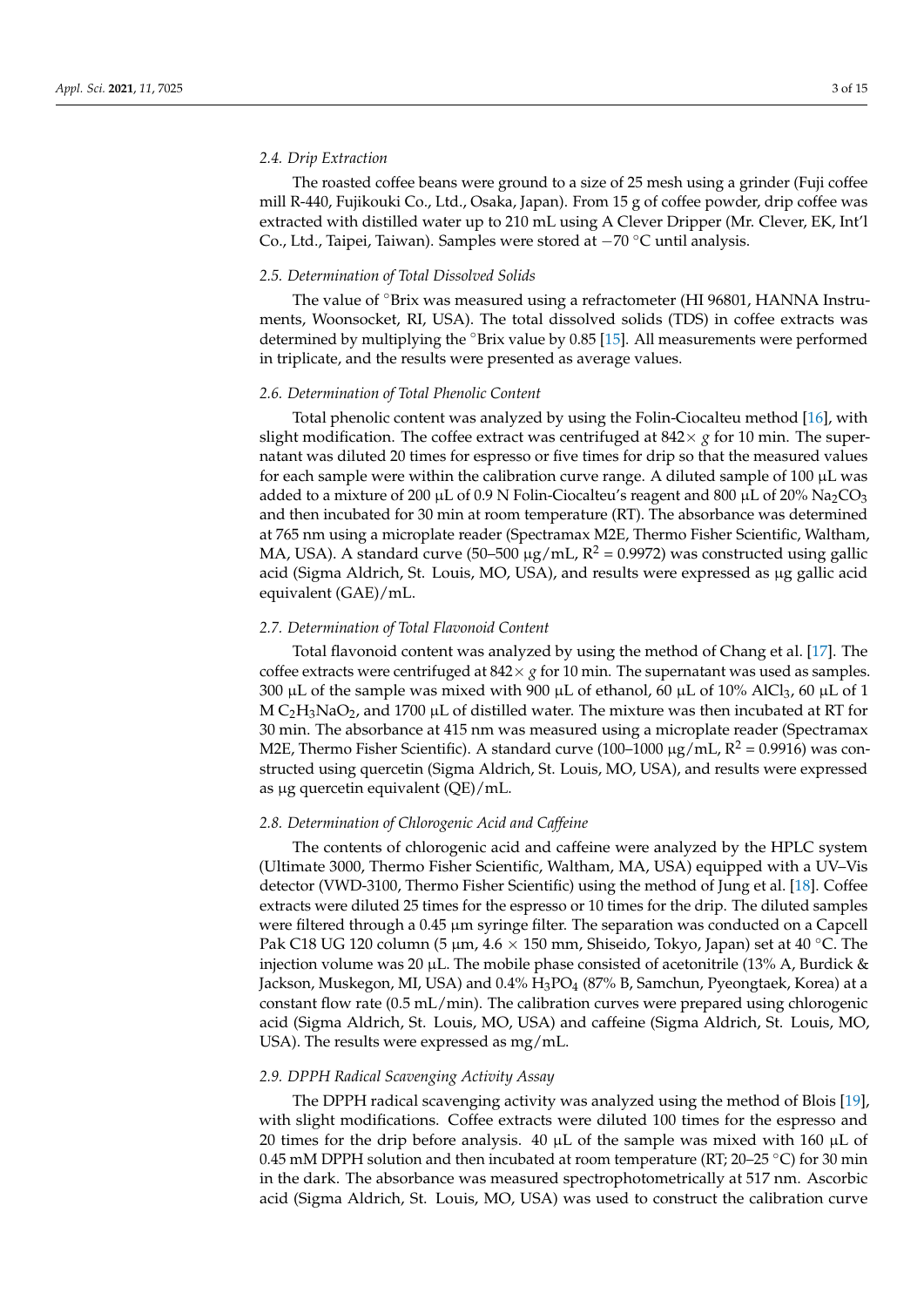(20–200  $\mu$ g/mL, R<sup>2</sup> = 0.9734). The results were presented as mg ascorbic acid equivalent (AAE)/mL.

#### *2.10. Ferric Reducing Antioxidant Power (FRAP) Assay*

The FRAP was analyzed as reported by Benzie and Strain [\[20\]](#page-12-19). The FRAP reagent consisted of 10 mM TPTZ (2,4,6-tris(2-pyridyl)-s-triazine), 20 mM FeCl $_3$ ·6H $_2$ O, and 0.3 M sodium acetate buffer (pH 3.6) in a ratio of 1:1:10, and warmed at 37 ◦C for 10 min at 37 ◦C. Coffee extracts were diluted 100 times for the espresso or 20 times for the drip before analysis. 5  $\mu$ L of the sample was added to 145  $\mu$ L of FRAP reagent and incubated in the dark at RT for 15 min. The absorbance at 593 nm was determined. The FeSO<sub>4</sub>·7H<sub>2</sub>O (Sigma Aldrich, St. Louis, MO, USA) was used to construct a standard curve (200–2000  $\mu$ M, R<sup>2</sup> = 0.9993), and the results were expressed as  $\mu$ mol FeSO<sub>4</sub> equivalent/mL.

#### *2.11. Trolox Equivalent Antioxidant Capacity (TEAC)*

The TEAC was measured as the ability of test materials to reduce the cationic radical of ABTS (2,2-azinobis-(3-ethylbenzo-thiazoline-6-sulphonic acid)) as described Re et al. [\[21\]](#page-12-20). The ABTS radical was generated by reacting 7 mM ABTS with 2.45 mM potassium persulfate for 16 h in the dark and diluted with phosphate buffer saline (PBS) with an absorbance of 0.70 at 734 nm. Coffee extracts were diluted 50 times for the expresso and 10 times for the drip and used for analysis. After the addition of  $150 \mu L$  of ABTS radical solution to 5 µL of the sample, the solution was incubated at RT for 3 min, and the absorbance at 734 nm was obtained. Trolox (Tokyo chemical industry, Tokyo, Japan) was used to prepare the standard curve (200–2000 mM,  $R^2 = 0.9929$ ), and results were calculated as mg Trolox equivalent (TE)/mL.

## *2.12. Statistical Analysis*

All measurements were carried out in triplicate. Results are expressed as mean  $\pm$ standard deviation (SD). One-way ANOVA with Duncan's multiple comparison tests and Pearson's correlation tests were conducted using the SPSS software package (v.20; IBM Corporation, Armonk, NY, USA). In addition, principal components analysis (PCA) was applied to analyze the qualitative correlations between variables and demonstrate its applicability in determining the antioxidant capacity of coffee extracts by using GraphPad Prism (v.9; GraphPad Software Inc, San Diego, CA, USA). In PCA, principal components (PC) with eigenvalues above 1 were selected. *p*-values less than 0.05 are considered to be statistically significant.

## **3. Results and Discussion**

## *3.1. Total Dissolved Solids*

The TDS refers to the percentage of soluble components in coffee that determines the coffee strength. The TDS in coffee extracts of this study is shown in Table [2.](#page-4-0) As for the espresso coffee, the higher the roasting degree, the higher the TDS. The TDS was significantly higher in Very dark roasting compared to coffees in other roasting degrees. In the drip coffee, the TDS values in Medium and Moderately dark were lower than those in Light-medium and Very dark. Espresso uses finely ground coffee beans to increase the solubility of chemicals and flavors because of its short brewing time [\[22,](#page-12-21)[23\]](#page-12-22). In contrast, when it takes several minutes to infuse coffee soluble in hot water, such as drip coffee, coarse particles are needed to slow diffusion and avoid the extraction of bitter compounds [\[23\]](#page-12-22). Previous studies have reported that the total soluble solids in espresso coffee increase with increasing roasting degrees [\[24\]](#page-12-23). In contrast, the TDS in drip coffee was decreased as the roasting time increases [\[25\]](#page-12-24). TDS in coffee depends on the structure of coffee beans, the size of coffee particle size, the temperature of extraction water, and the time of extraction [\[10\]](#page-12-9). Therefore, it is estimated that in espresso, an increase of TDS when roasting degree increases is related to the porous structure of coffee beans. However, the lack of difference in TDS between Light-medium and Very dark roasting in the drip extraction may be because the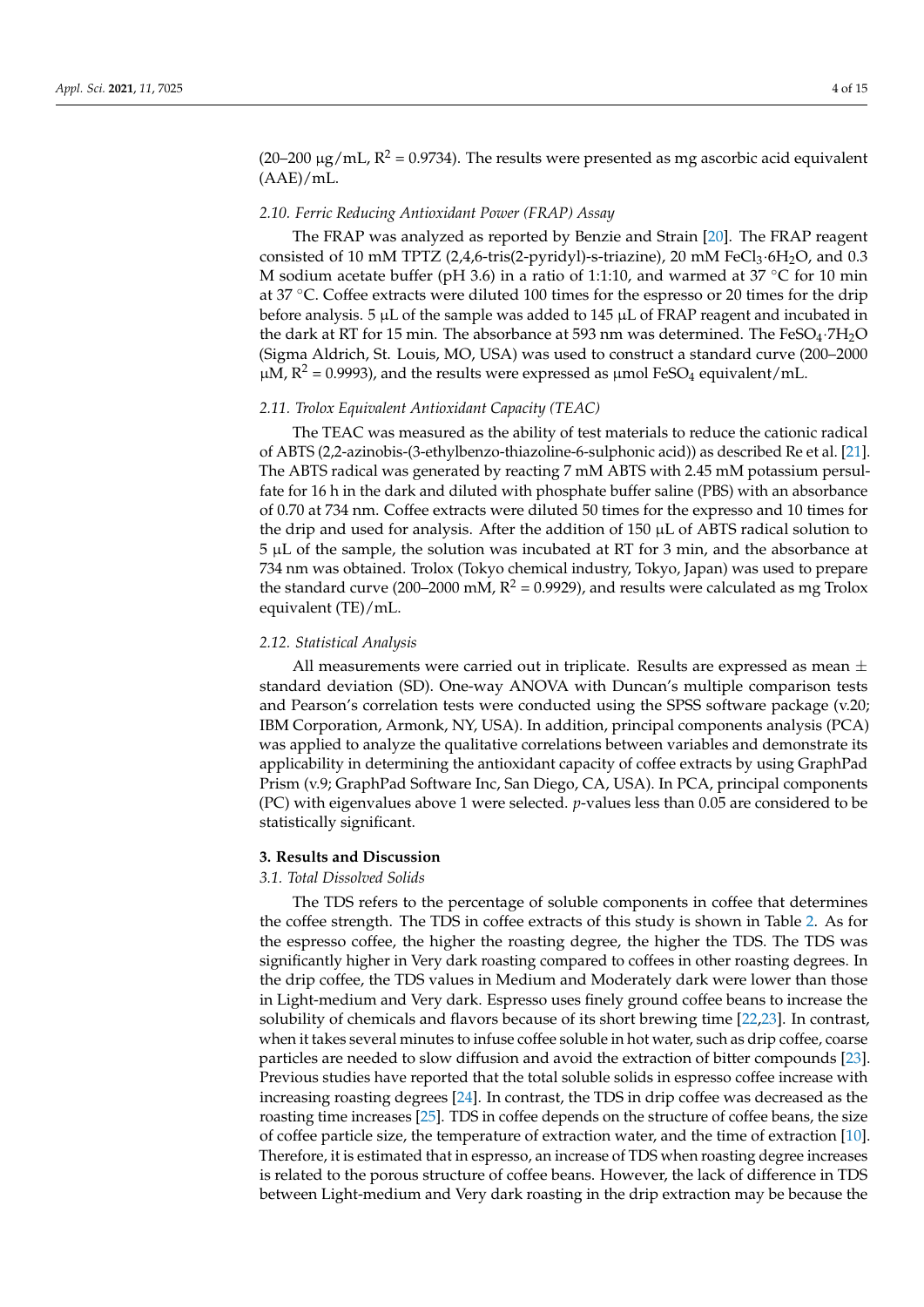<span id="page-4-0"></span>

| Variable                         | Extraction       | Light-Medium                                        | Medium                               | <b>Moderately Dark</b>                 | <b>Very Dark</b>                                         |
|----------------------------------|------------------|-----------------------------------------------------|--------------------------------------|----------------------------------------|----------------------------------------------------------|
| Total dissolved<br>solids $(\%)$ | Espresso<br>Drip | $4.51 + 0.17^{\circ}$<br>$1.19 + 0.00$ <sup>a</sup> | $4.53 + 0.10^{b}$<br>$1.02 + 0.00$ b | $4.62 + 0.05^{b}$<br>$1.05 + 0.05^{b}$ | $4.93 + 0.00$ <sup>a</sup><br>$1.13 + 0.05$ <sup>a</sup> |

**Table 2.** Total soluble solids in coffee extracts.

area of the coffee powder.

TDS was not sufficiently eluted, presumably due to low water pressure and low surface

Data are expressed as mean  $\pm$  standard deviation ( $n = 3$ ). Means with different letters (a,b) in the same row denote significant differences according to the one-way analysis of variance (ANOVA) and Duncan's multiple comparison test (*p* < 0.05).

#### *3.2. Total Phenolic Content*

Phenolics are chemical compounds with aromatic benzene rings containing hydroxyl groups generated by plants to protect against stress [\[26\]](#page-13-0). They provide antioxidant activity due to their hydroxyl groups acting as electron donors [\[27\]](#page-13-1). Moreover, some of those phenolic compounds have been reported to trigger the synthesis of endogenous antioxidant molecules in the cell [\[28\]](#page-13-2). In this study, the total phenolic contents of coffee extracts with various roasting degrees are shown in Table [3.](#page-4-1) Results showed that the total phenolic contents of espresso coffee were significantly higher at the Medium roasting than the Light-medium roasting  $(p < 0.05)$ . However, the total phenolic content in the espresso was significantly lower when prepared with the Moderately dark and Very dark roasted coffee beans compared to the Medium roasted coffee beans ( $p < 0.05$ ). In the drip, the phenolic content was the highest at the Light-medium, whereas the phenolic content at the Very dark roasting was significantly lower compared to the Medium and Moderately dark roasting  $(p < 0.05)$ .

<span id="page-4-1"></span>

| <b>Variables</b>          | Extraction | Light-Medium                   | Medium                         | <b>Moderately Dark</b>        | <b>Very Dark</b>      |
|---------------------------|------------|--------------------------------|--------------------------------|-------------------------------|-----------------------|
| Total phenolics $(\mu g)$ | Espresso   | $5670.34 + 30.74$ <sup>b</sup> | $5804.55 + 40.04$ <sup>a</sup> | $4814.41 + 11.44$ c           | $4366.70 \pm 79.25$ d |
| GAE/mL                    | Drip       | $1224.43 + 30.30$ <sup>a</sup> | $1022.84 + 17.66$ b            | $1048.64 + 24.38$ b           | $854.34 + 14.15$ c    |
| Total flavonoids          | Espresso   | $554.78 + 10.27^{\text{b}}$    | 597.94 + 3.77 a                | $580.14 + 18.98$ <sup>a</sup> | $393.24 + 1.75$ c     |
| $(\mu g QE/mL)$           | Drip       | $106.51\pm0.79$ a              | $87.61 + 0.46$                 | $69.77 + 0.56$ c              | $30.44 + 1.59$ d      |

Data are expressed as mean  $\pm$  standard deviation ( $n = 3$ ). Means with different letters (a–d) in the same row denote significant differences according to the one-way analysis of variance (ANOVA) and Duncan's multiple comparison test (*p* < 0.05).

> These results agreed with Kim and Han's results that the total phenolic compounds were 94.98–199.13 mg  $GAE/g$  and were the highest in water reflux extract of coffee beans (Columbia Valencia Supremo) roasted for 10 min and decreased with the longer roasting times [\[29\]](#page-13-3). It has been also reported by Cho et al. that phenolic compounds in freezedried coffee extracted by hot water immersion of coffee beans (*C. arabica* cv. Medellin) were 26.80–55.00 mg  $GAE/g$  and were the highest at the light roasting, decreasing along with an increase in roasting degree  $[30]$ . In a study by Górnas et al., green coffee beans originating from Java were roasted for different roasting times, and coffee brews were prepared through immersion of the coffee beans in boiling water [\[31\]](#page-13-5). Total phenolic contents in coffee brews prepared from coffee beans with medium roasting (18 min) and dark roasting (22 min) were 90.22 and 37.60 mg/100 mL, respectively, and were lower compared to the green coffee beans (180.69 mg/100 mL) [\[31\]](#page-13-5). The decrease in phenolic compounds might be because phenolic acid is unstable with intense heat and is easily decomposed [\[31\]](#page-13-5). However, it has been reported that some phenolic acids, including caffeic, p-hydroxybenzoic, protocatechuic, vanillic, and ferulic, are increased in coffee beans with increasing roasting degree [\[32\]](#page-13-6). In this study, the content of TDS in espresso increased as the roasting degree increased, whereas the TDS content in the drip did not. Therefore, the slight increase of total phenolic contents in espresso coffee prepared using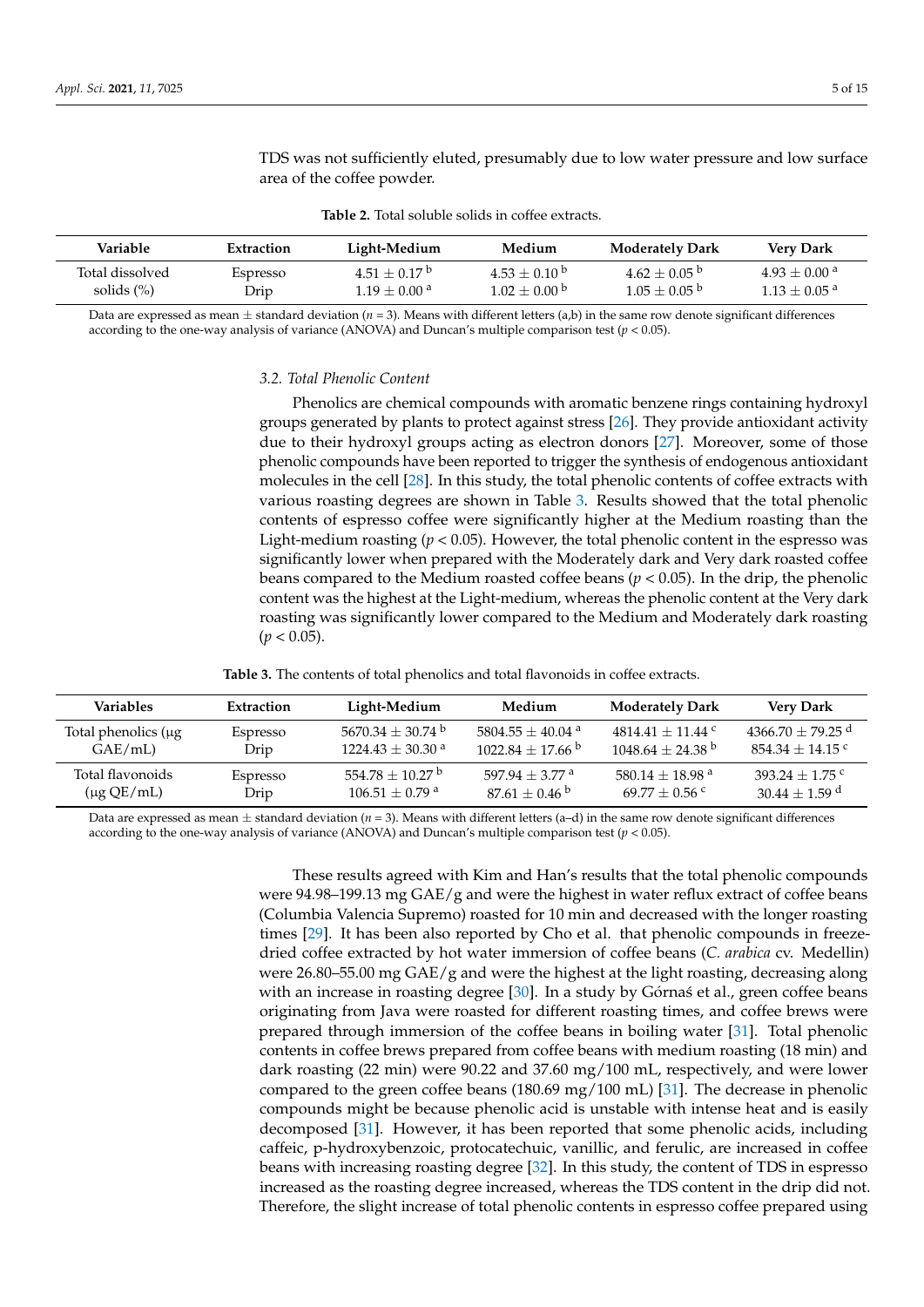the Medium roasted coffee beans may be partially due to the improved extractability of phenolic compounds.

## *3.3. Total Flavonoid Content*

Flavonoids are a single group of phenolic compounds with a high antioxidant capacity, extensively distributed in plants [\[26\]](#page-13-0). Coffee is considered one of the primary sources of dietary flavonoids in adults [\[33](#page-13-7)[,34\]](#page-13-8). In the espresso, the content of total flavonoids was significantly higher at the Medium and Moderately dark roasting compared to the Light-medium roasting ( $p < 0.05$ ). However, the total flavonoid content at the Very dark roasting was significantly lowered compared to the Medium and Moderately dark roasting (*p* < 0.05). Total flavonoid content was the highest at the Light-medium roasting in the drip and significantly decreased as the roasting level increased  $(p < 0.05)$ . In our results, the reduction rate of total flavonoid content according to the roasting degree was greater than that of total phenolic content, which indicates instability of flavonoids with heat. In the espresso, the total phenolic content of the Very dark was 23% less than that of the Light-medium, and the total flavonoid content of the Very dark was 29.1% less compared to the Light-medium. In the drip, the total phenolic content of the Very dark was 30.2% less than that of the Light-medium, while the total flavonoid content of the Very dark was 71.4% less than that of the Light-medium. In a previous study, the content of total flavonoid in coffee beans was the highest when roasted at 191 ◦C, followed by green beans and coffee beans roasted at 202 °C, 220 °C, and 233 °C [\[35\]](#page-13-9). In the study of Cho et al., the content of flavonoids was the highest in the light roasting, followed by green beans, Medium, dark, and very dark roasting [\[30\]](#page-13-4). Several factors affect the amount of bioactive compounds during the thermal procedure. The physical disruption of cellular constituents by thermal processing can enhance the release of antioxidants [\[36\]](#page-13-10). On the other hand, the amount of antioxidants can be reduced by hydrolytic enzymes activated thermal processing [\[36\]](#page-13-10). Therefore, it is estimated that the fluctuation in flavonoid content may be due to the difference in heating time required for the breakdown of cellular constituents to release the individual flavonoids and the activation of hydrolytic enzymes.

#### *3.4. Chlorogenic Acid Content*

Chlorogenic acid (CGA) is a polyphenolic compound found in many plants. CGA is most dominant among the phenolic acids in green beans and all roasted coffee beans [\[32\]](#page-13-6) and is a well-known antioxidant [\[37\]](#page-13-11). Studies have reported that CGA has many therapeutic properties such as antibacterial, hepatoprotective, and anti-inflammatory activities [\[37\]](#page-13-11). In this study, the contents of chlorogenic acid of coffee extracts were significantly lowered as the roasting degree increased in both extracts ( $p < 0.05$ ) (Table [4\)](#page-6-0). Similarly, in the studies of Kim and Kim [\[25\]](#page-12-24), Farah et al. [\[38\]](#page-13-12), and Song et al. [\[39\]](#page-13-13), the content of CGA decreased as the roasting degree increased. It has been reported that CGA is thermally unstable and easily decomposed into caffeic acid and quinic acid [\[40\]](#page-13-14). Therefore, it is assumed that the loss of CGA in roasting may be due to the breakdown of the ester bond of chlorogenic acid. In our results, the CGA content in coffee extracts was reduced sharply at the very dark roasting. The CGA content in espresso decreased by 42.5% in Light-medium (4.96 mg/mL) compared to Moderately dark (2.85 mg/mL), and decreased by 77.9% in Moderately dark compared to Very dark (0.63 mg/mL). In the drip, the CGA content decreased by 53.3% in Light-medium (1.37 mg/mL) compared to the content in Moderately dark (0.64 mg/mL) and decreased by 79.7% in Moderately dark compared to Very dark (0.13 mg/mL). Jeon et al. have reported that the CGA contents in Americano (diluted espresso) are 115 mg/serving (31–172.4), and the contents of CGA in the hand drip coffee prepared using commercially available roasted and ground coffee were 136.1 mg/serving (27–291.7) [\[23\]](#page-12-22). In our study, the serving size of espresso and drip was 30 and 210 mL, respectively. When the amount of CGA per mL is converted into CGA per serving, the CGA contents in the expresso were 148.8, 132.3, 85.5, and 18.9 mg/serving, and 287.7, 176.4, 134.4, and 27.3 mg/serving in the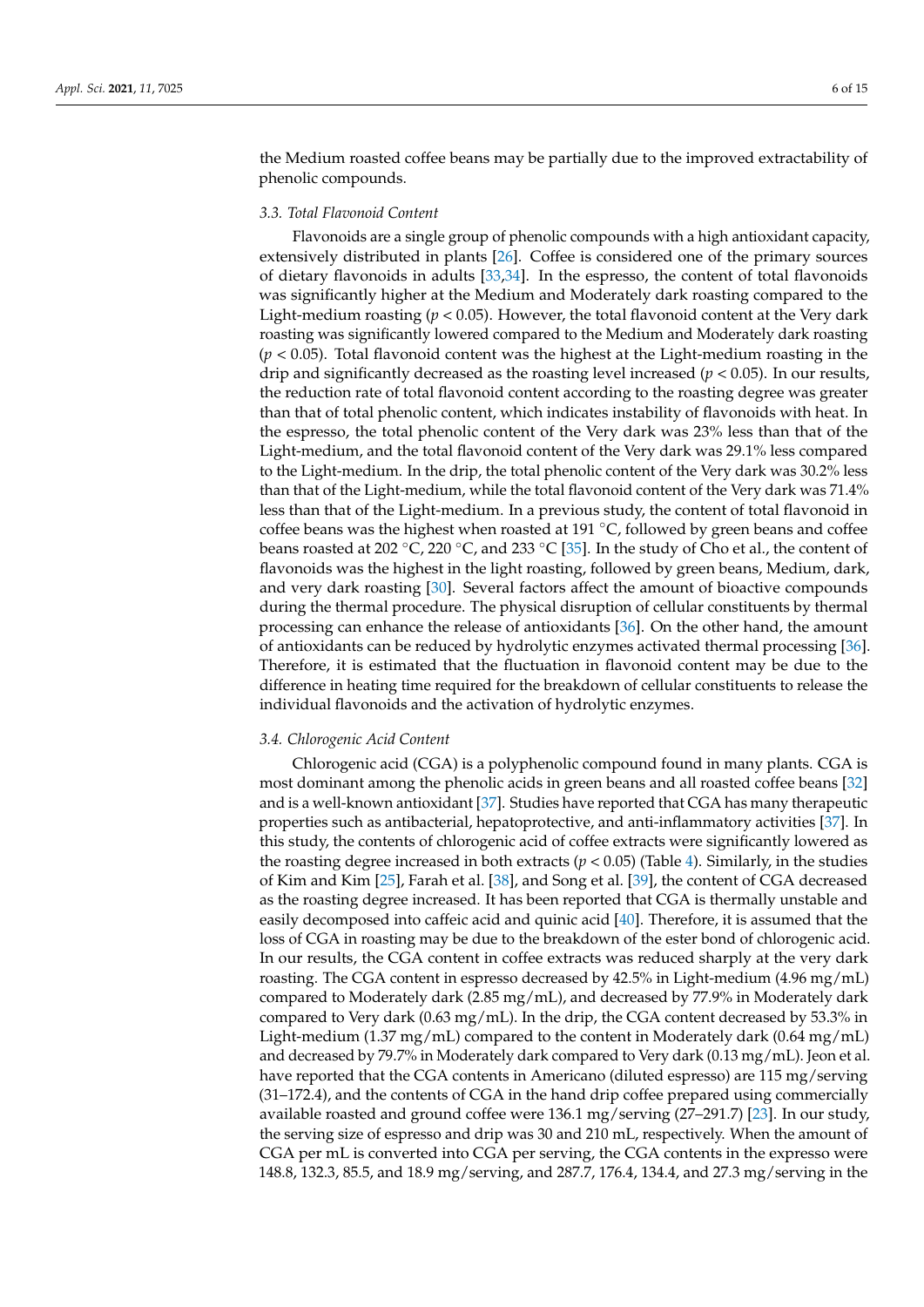drip. Therefore, to maintain the CGA level of commercially available coffee products, it is postulated that it would be better to set the roasting degree weaker than very dark.

**Table 4.** The contents of chlorogenic acid and caffeine in coffee extracts.

<span id="page-6-0"></span>

| <b>Variables</b>   | Extraction | Light-Medium                 | Medium            | <b>Moderately Dark</b> | <b>Very Dark</b>             |
|--------------------|------------|------------------------------|-------------------|------------------------|------------------------------|
| Chlorogenic acid   | Espresso   | $4.96 + 0.13$ <sup>a</sup>   | $4.41 + 0.02^{b}$ | $2.85 + 0.06$ c        | $0.63 + 0.04$ <sup>d</sup>   |
| (mg/mL)            | Drip       | $1.37 \pm 0.02$ <sup>a</sup> | $0.84 + 0.01$ b   | $0.64 + 0.01$ c        | $0.13 + 0.00$ <sup>d</sup>   |
| Caffeine $(mg/mL)$ | Espresso   | $0.52 \pm 0.02$ <sup>d</sup> | $0.64 \pm 0.01$ c | $2.23 \pm 0.03$ b      | $3.18 \pm 0.10^{\text{ a}}$  |
|                    | Drip       | $0.16 \pm 0.00$ <sup>d</sup> | $0.53 \pm 0.01$ b | $0.50 + 0.00$ c        | $0.66 \pm 0.02$ <sup>a</sup> |

Data are expressed as mean  $\pm$  standard deviation ( $n = 3$ ). Means with different letters (a–d) in the same row denote significant differences according to the one-way analysis of variance (ANOVA) and Duncan's multiple comparison test (*p* < 0.05).

## *3.5. Caffeine Content*

Caffeine (1,3,7-trimethylxanthine) is a heterocyclic compound having a purine base, known as xanthine [\[41\]](#page-13-15). Caffeine is also an alkaloid since it is a kind of secondary plant metabolite emanated from purine nucleotides, consisting of a heterocyclic nitrogen atom [\[41\]](#page-13-15). Caffeine exerts various physiological effects in the human body, most of them associated with enhancing functions of the Central Nervous System (CNS) and brain [\[42\]](#page-13-16). Several epidemiological studies have reported a positive relationship between moderate coffee consumption over the past few years and a reduced risk of chronic or degenerative diseases [\[42\]](#page-13-16). Although some studies have reported that caffeine has beneficial health effects for antioxidant properties, not all studies have observed such activity in physiological conditions [\[42\]](#page-13-16). In this study, we observed that caffeine content was the lowest at Light-medium roasting and was the highest at Very dark roasting, regardless of the extraction method (Table [4\)](#page-6-0). The caffeine contents at Very dark roasting were 6.1-fold more in the espresso and 4.2-fold more in the drip than at the Light-medium roasting. According to a study by Song et al., caffeine content tended to increase as the roasting strength increased [\[39\]](#page-13-13). It has also been reported that the time of roasting and caffeine content was proportional [\[25\]](#page-12-24). The caffeine content is not significantly altered during coffee roasting due to its thermal stability, but slight losses may occur during intense roasting due to sublimation [\[42\]](#page-13-16). Therefore, in terms of percentage composition, an increase in caffeine could result from the loss of other thermolabile compounds, causing a relative increase in levels of the remaining compounds. In our results, as the roasting degree increased, the weight loss of coffee beans was increased, while the TDS in coffee extracts was increased. In a previous study, Lopes et al. have reported that the relative content of caffeine in coffee extracts depends more on the overall extraction of other compounds than caffeine itself [\[43\]](#page-13-17).

#### *3.6. DPPH Radical Scavenging Activity*

The 2,2-diphenyl-1-picrylhydrazyl (DPPH) radical scavenging activity assay has been developed to measure antioxidant activity in natural products based on electron transfer. The DPPH radicals have a purple color in ethanol, but when antioxidants are present, DPPH radicals are reduced, resulting in a colorless solution [\[44\]](#page-13-18). As shown in Table [5,](#page-7-0) the DPPH radical scavenging activity was significantly lower in the espresso when prepared from the Medium, Moderately dark, and Very dark roasted coffee beans compared to those prepared from the Light-medium. Like the espresso, DPPH radical scavenging activity in the drip was significantly lower at the Moderately dark and Very dark roasting degrees than the Light-medium roasting degree. In a study by Górnas et al., it has been reported that the DPPH radical scavenging activity is decreased as the roasting proceeds, which was similar to the results of this study [\[31\]](#page-13-5). Cho et al. have also reported that the DPPH radical scavenging activity of coffee extracts is increased due to Light roasting. In contrast, the DPPH radical scavenging activity decreased along with increasing roasting degrees [\[30\]](#page-13-4). Herawati et al. have reported that the DPPH  $IC_{50}$ , in coffee brew prepared from Robusta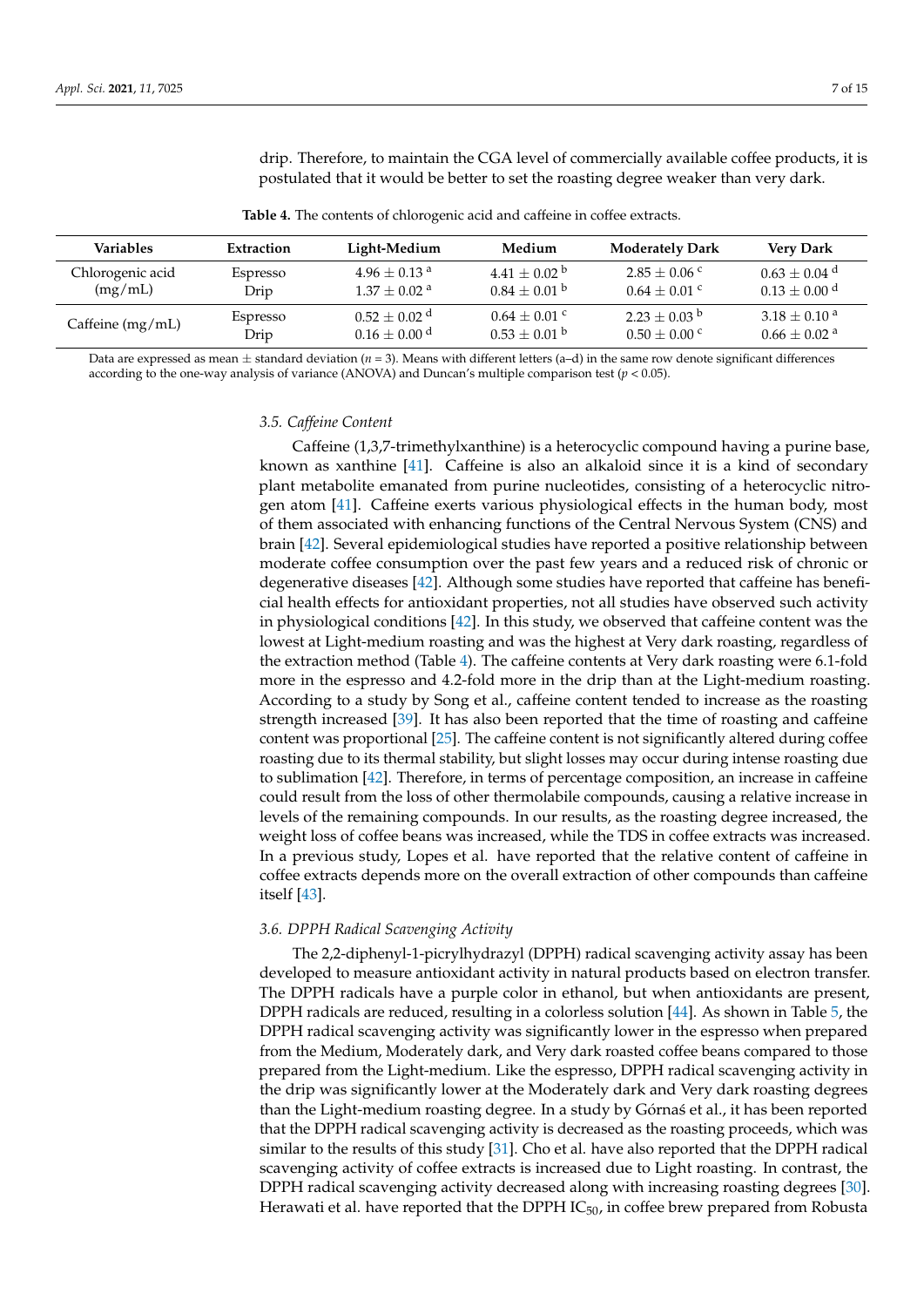coffee beans, increases as the roasting degree increases after the first crack is done [\[45\]](#page-13-19). Changes in the DPPH radical scavenging activity due to roasting were slightly different according to coffee beans' origin. Coffee beans cultivated in Brazil had the highest activity at the Medium roasting. In contrast, coffee beans from Ethiopia showed the highest value at Light roasting and decreased as the roasting level increases [\[46\]](#page-13-20). In most studies, the antioxidant capacity was reduced in intense roasting, but it has been reduced or increased in light and medium roasting. Sacchetti et al. have reported that the difference among the results is due to the lack of clear roasting degrees [\[47\]](#page-13-21). Since coffee roasting in this study followed the SCA standard, the results of this study may help determine antioxidant capacity depending on the roasting degree.

<span id="page-7-0"></span>

| <b>Variables</b>         | Extraction | Light-Medium                   | Medium                        | <b>Moderately Dark</b>         | <b>Very Dark</b>               |
|--------------------------|------------|--------------------------------|-------------------------------|--------------------------------|--------------------------------|
| $DPPH\bullet$ scavenging | Espresso   | $10.20 + 0.34$ <sup>a</sup>    | $8.85\pm0.60$ b               | $8.13 + 0.23^{\circ}$          | $8.33 + 0.40^{\circ}$          |
| activity (mg AAE/mL)     | Drip       | $2.55 + 0.01$ <sup>a</sup>     | $2.44 \pm 0.07$ <sup>ab</sup> | $2.17 \pm 0.14^{\mathrm{b}}$   | $2.20 \pm 0.26$ <sup>b</sup>   |
| $FRAP$ ( $\mu$ mol       | Espresso   | $107.56 \pm 6.20$ <sup>a</sup> | $96.81 \pm 8.65$ <sup>a</sup> | $98.12 + 1.83$ <sup>a</sup>    | $77.02 + 6.21$ <sup>b</sup>    |
| $FeSO_4/mL$              | Drip       | $26.56 + 1.12$ <sup>a</sup>    | $24.18 + 2.50$ <sup>a</sup>   | $23.61 + 1.74$ <sup>a</sup>    | $17.41\pm0.45$ b               |
| TEAC (mg TE/mL)          | Espresso   | $66.86 \pm 0.69$ <sup>ns</sup> | $62.36 + 2.27$ <sup>ns</sup>  | $63.47 \pm 2.42$ <sup>ns</sup> | $63.68 \pm 3.66$ <sup>ns</sup> |
|                          | Drip       | $13.47 + 2.20$ <sup>ns</sup>   | $14.08 + 0.17$ <sup>ns</sup>  | $13.98 + 0.65$ <sup>ns</sup>   | $13.11 + 1.20$ <sup>ns</sup>   |

**Table 5.** TEAC, DPPH radical scavenging activity, FRAP of coffee extracts.

Data are expressed as mean  $\pm$  standard deviation ( $n = 3$ ). Means with different letters (a,b) in the same row denote significant differences according to the one-way analysis of variance (ANOVA) and Duncan's multiple comparison test (*p* < 0.05). ns, not significant.

## *3.7. Ferric Reducing Antioxidant Power (FRAP)*

The FRAP assay is based on reducing a ferric-tripyridyl-triazine complex to its ferrous, colored form under acidic conditions (pH 3.6) in the presence of antioxidants [\[48\]](#page-13-22). The FRAP analyzed in the espresso and drip is presented in Table [5.](#page-7-0) The FRAP was not significantly different at the Light-medium, Medium, and Moderately Dark, regardless of the extraction method. However, at the Very Dark roasting, the FRAP was considerably lower than the others in both the expresso and drip. Some studies have reported that the radical reduction power is deceased as the roasting degree increases, suggesting that lightly roasted coffee beans are better antioxidants than intensely roasted beans [\[30\]](#page-13-4). For example, in a study by Nam and Kang, it has been reported that the FRAP of coffee beans decreased with increasing roasting time and temperature [\[49\]](#page-13-23). Song et al. have also reported that green beans and Medium light roasted coffee beans have lower  $IC_{50}$  of reducing power than the Medium and Medium-dark roasted coffee beans [\[39\]](#page-13-13). On the other hand, thermal processing can enhance the antioxidant properties of naturally occurring compounds or generate new compounds containing antioxidant properties so that the antioxidant capacity increases or remains unaffected [\[50\]](#page-13-24). Borrelli et al. have reported that the free radical scavenging ability of coffee melanoidins is reduced with increasing roasting degrees [\[51\]](#page-13-25), whereas Maillard reaction products produced through the amino-carbonyl reaction during roasting are increased; thereby, the antioxidant capacity of the non-phenolic fraction can be maintained or increased [\[47\]](#page-13-21). Since FRAP is a non-specific, redox-related, colorimetric analysis, the production and decomposition of various antioxidant components during roasting may be related to the fact that there are no significant differences in FRAP coffee extracts at the Light-medium, Medium, and Moderately dark roasting. However, according to the results, it is estimated that the decomposition of antioxidants proceeds overwhelmingly at Dark roasting than production.

## *3.8. Trolox Equivalent Antioxidant Capacity (TEAC)*

The TEAC assay is another widely used method for assessing the antioxidant capacities using free radicals. This assay determines the ability of an antioxidant to scavenge the ABTS (2,2'-azino-bis(3-ethylbenzothiazoline-6-sulfonic acid) radical, a blue-green chromophore [\[52\]](#page-13-26). In this study, the roasting degree did not significantly affect the TEAC in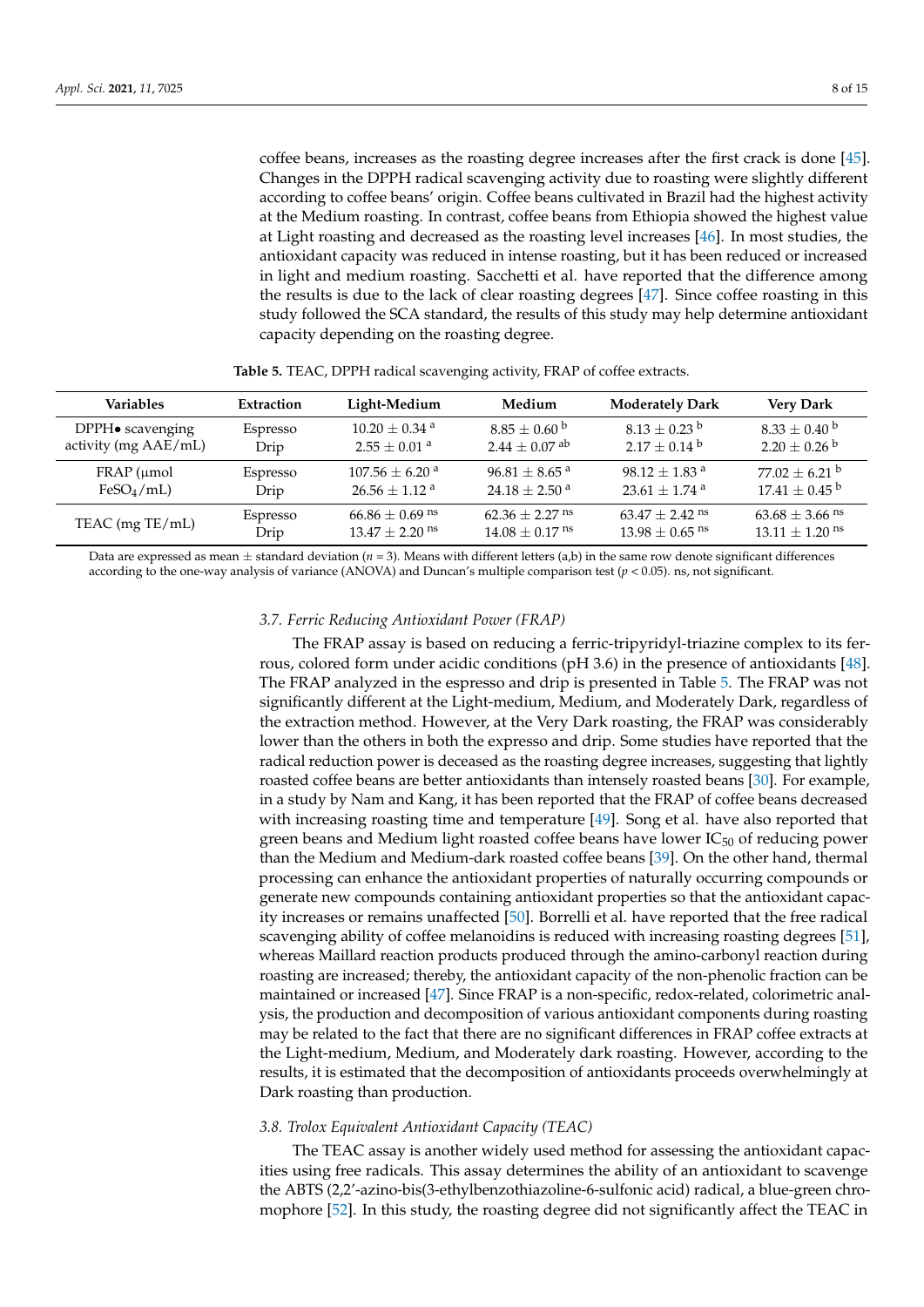both the espresso and drip coffee extracts, unlike the FRAP and DPPH radical scavenging activity. In the espresso, the value of the TEAC at the Light-medium was slightly higher compared to the Medium, Moderately dark, and Very dark roasting, but there were no significant differences among the samples. In the case of drip coffee, TEAC slightly increased in Medium than in Light-Medium but showed a tendency to decrease as the degree of roasting increased. However, there were also no statistical differences among groups. In another study regarding hot water extract of *Colombian arabica* coffee beans, extracts with the light and medium roasted coffee beans had higher TEAC compared to the green bean extract, whereas the dark roasted coffee bean extract did not; however, the TEAC between light roasting and medium roasting did not significantly differ [\[53\]](#page-14-0). In the TEAC assay, the measurements are usually based on a fixed time (4–6 min) [\[21\]](#page-12-20), which cannot consider antioxidants' different kinetic characteristics. It has been reported that several polyphenols, including ferulic acid, resveratrol, and others, did not complete their reaction at a fixed time [\[54\]](#page-14-1). A study by Pérez-Jiménez et al. also has reported that the antioxidants show a different reactivity towards ABTS and DPPH radicals. The caffeic acid, with a methoxy group, showed a higher antioxidant capacity with ABTS radicals than with DPPH radicals. In contrast, ferulic acid, which possesses a hydroxyl instead of the methoxy group, was a better antioxidant component with DPPH radicals than ABTS radicals. Therefore, TEAC did not decrease as the roasting proceeded, unlike the DPPH radical scavenging activity results, which might be because antioxidants with a methoxy group, showing higher antioxidant capacity with ABTS radicals, might not be significantly affected by roasting. Moreover, it is thought that there might be antioxidants that did not react sufficiently to ABTS radicals at the point of measurement (3 min after reaction); thus, the differences in the kinetic characteristics of radicals should be considered when comparing the antioxidant capacity of coffee brews, which could bring a more comprehensive understanding of the antioxidant capacity of coffee brews.

## *3.9. Correlations of TP, TF, CGA, and Caffeine and Antioxidant Activities*

Correlations between the contents of TP, TF, CGA, and caffeine and antioxidant activities were analyzed with Pearson's correlation tests. In the espresso, the DPPH radical scavenging activity was positively moderately correlated with the contents of TP ( $r = 0.664$ ) and  $CGA (r = 0.679)$ , whereas the caffeine content showed a moderately negative correlation with the DPPH radical scavenging activity ( $r = -0.691$ ) (Table [6\)](#page-9-0). In particular, high positive correlations between the FRAP and the contents of TP ( $r = 0.723$ ), TF ( $r = 0.751$ ), and CGA  $(r = 0.843)$  were found in the espresso, while the caffeine content negatively correlated with the FRAP ( $r = -0.761$ ) (Table [6\)](#page-9-0). In the drip, we also found moderately positive correlations between the contents of TP ( $r = 0.563$ ), TF ( $r = 0.674$ ), and CGA ( $r = 0.686$ ), but the caffeine content had negative correlation with the DPPH radical scavenging activity  $(r = -0.638)$  (Table [7\)](#page-9-1). Moreover, the FRAP in the drip was found to be highly positively correlated with the contents of TP ( $r = 0.878$ ), TF ( $r = 0.915$ ), and CGA ( $r = 0.885$ ), whereas the content of caffeine was negatively correlated ( $r = -0.777$ ) (Table [7\)](#page-9-1). A previous study has reported an interaction between caffeine and polyphenols in black tea [\[55\]](#page-14-2). They observed a strong positive relationship between DPPH radical scavenging activity and levels of EGCG, flavonoids, and total phenolics, but a very weak correlation between caffeine content and DPPH radical scavenging activity [\[55\]](#page-14-2). They have also reported that releasing gallic acid, EGCG, and caffeine into the tea brew is faster than polyphenols and flavonoids [\[55\]](#page-14-2). Astill et al. have shown a greater extraction efficiency of caffeine than that of the polyphenols, indicating that the release of polyphenols could be partially blocked by caffeine [\[56\]](#page-14-3). Therefore, TP, TF, and CGA contents might well account for the antioxidant capacity of both coffee extracts.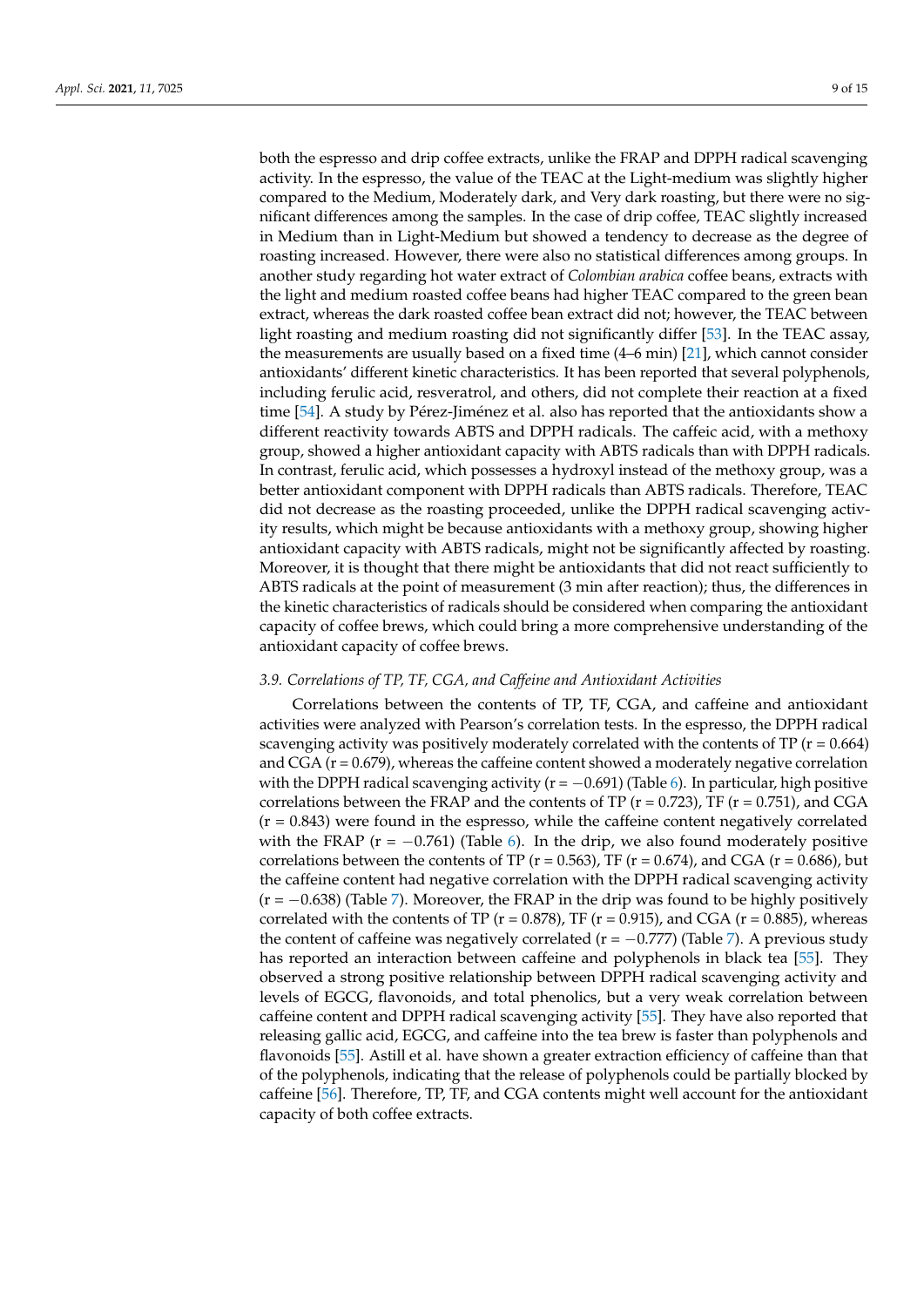| Variables           | TP                    | TF                     | CGA                   | Caffeine               | DPPH <sub>•</sub><br>Scavenging<br>Activity | <b>FRAP</b>           | <b>TEAC</b> |
|---------------------|-----------------------|------------------------|-----------------------|------------------------|---------------------------------------------|-----------------------|-------------|
| TP                  |                       |                        |                       |                        |                                             |                       |             |
| TF                  | $0.754**$             |                        |                       |                        |                                             |                       |             |
| <b>CGA</b>          | $0.955***$            | $0.838***$             | -1                    |                        |                                             |                       |             |
| Caffeine            | $-0.987$ ***          | $-0.758**$             | $-0.978$ ***          |                        |                                             |                       |             |
| $DPPH\bullet$       | $0.664**$             | $0.238$ <sup>ns</sup>  | $0.679**$             | $-0.691**$             |                                             |                       |             |
| scavenging activity |                       |                        |                       |                        |                                             |                       |             |
| <b>FRAP</b>         | $0.723**$             | $0.751**$              | $0.843***$            | $-0.761$ **            | $0.630*$                                    |                       |             |
| <b>TEAC</b>         | $0.130$ <sup>ns</sup> | $-0.066$ <sup>ns</sup> | $0.224$ <sup>ns</sup> | $-0.215$ <sup>ns</sup> | $0.423$ <sup>ns</sup>                       | $0.406$ <sup>ns</sup> |             |

<span id="page-9-0"></span>**Table 6.** Pearson's correlation coefficients (r) for the total phenolics, total flavonoids, chlorogenic acids, caffeine contents, and antioxidant activities in the espresso coffee.

\*\*\* Significant correlation with  $p < 0.001$ ; \*\* Significant correlation with  $p < 0.01$ ; \* Significant correlation with  $p < 0.05$ . TP, total phenolics; TF, total flavonoids; CGA, chlorogenic acids; DPPH, 2,2-diphenyl-1-picrylhydrazyl; FRAP, ferric reducing antioxidant power; TEAC, Trolox equivalent antioxidant capacity; ns, not significant.

<span id="page-9-1"></span>**Table 7.** Pearson's correlation coefficients (r) for the total phenolics, total flavonoids, chlorogenic acids, caffeine contents, and antioxidant activities in the drip coffee.

| <b>Variables</b>                     | TP                    | TF                    | CGA                   | Caffeine               | DPPH <sub>•</sub><br>Scavenging<br>Activity | <b>FRAP</b>           | <b>TEAC</b> |
|--------------------------------------|-----------------------|-----------------------|-----------------------|------------------------|---------------------------------------------|-----------------------|-------------|
| TP                                   |                       |                       |                       |                        |                                             |                       |             |
| TF                                   | $0.927$ ***           |                       |                       |                        |                                             |                       |             |
| <b>CGA</b>                           | $0.966$ ***           | $0.977$ ***           |                       |                        |                                             |                       |             |
| Caffeine                             | $-0.951$ ***          | $-0.854$ ***          | $-0.941$ ***          |                        |                                             |                       |             |
| $DPPH\bullet$<br>scavenging activity | $0.563*$              | $0.674**$             | $0.686**$             | $-0.638*$              |                                             |                       |             |
| FRAP                                 | $0.878***$            | $0.915***$            | $0.885***$            | $-0.777**$             | $0.454$ <sup>ns</sup>                       | 1                     |             |
| TEAC                                 | $0.198$ <sup>ns</sup> | $0.169$ <sup>ns</sup> | $0.116$ <sup>ns</sup> | $-0.001$ <sup>ns</sup> | $-0.156$ <sup>ns</sup>                      | $0.124$ <sup>ns</sup> |             |

\*\*\* Significant correlation with  $p < 0.001$ ; \*\* Significant correlation with  $p < 0.01$ ; \* Significant correlation with  $p < 0.05$ . TP, total phenolics; TF, total flavonoids; CA, chlorogenic acids; DPPH, 2,2-diphenyl-1-picrylhydrazyl; FRAP, ferric reducing antioxidant power; TEAC, Trolox equivalent antioxidant capacity; ns, not significant.

## *3.10. Principal Component Analysis*

PCA was performed using the contents of TP, TF, CGA, and caffeine, DPPH radical scavenging activity, FRAP, and TEAC as variables (Figure [1\)](#page-11-0). The first two principal components (PC) described 87.43% of the cumulative percentage of the total variation in espresso. The PC1 explained 69.68% of the total variance of the results. Variables including TP, TF, CGA, FRAP, and DPPH radical scavenging activity were highly negatively correlated with the PC1, but the caffeine had a strong positive correlation with this component. The PC2 accounted for 17.74% of the total variance and mainly accounted for the TEAC. In the drip, PCA showed an overall variation of 88.72%, explained by PC1 (72.72%) and PC2 (16.00%). Like the expresso, TP, TF, CGA, FRAP, and DPPH radical scavenging activity were highly negatively correlated with the PC1, and the caffeine had a strong positive correlation with this component. In both extracts, FRAP showed a close association with the PC1 compared to other antioxidant assays such as DPPH radical scavenging activity and TEAC. The DPPH radical scavenging activity and TEAC measure the relative antioxidant power of scavenging radicals [\[44\]](#page-13-18), while the FRAP analyzes the antioxidant activity through electrondonating ability [\[48\]](#page-13-22). When PCA was performed in all extracts, TP, TF, CGA, FRAP, and DPPH radical scavenging activity were located close to each other in the same direction and had a strong negative loading on PC1. CGA and caffeine strongly correlated with PC1; however, CGA had a positive loading on PC2, whereas caffeine showed a negative loading on PC2. The calculated score plots show the position of the investigated samples in a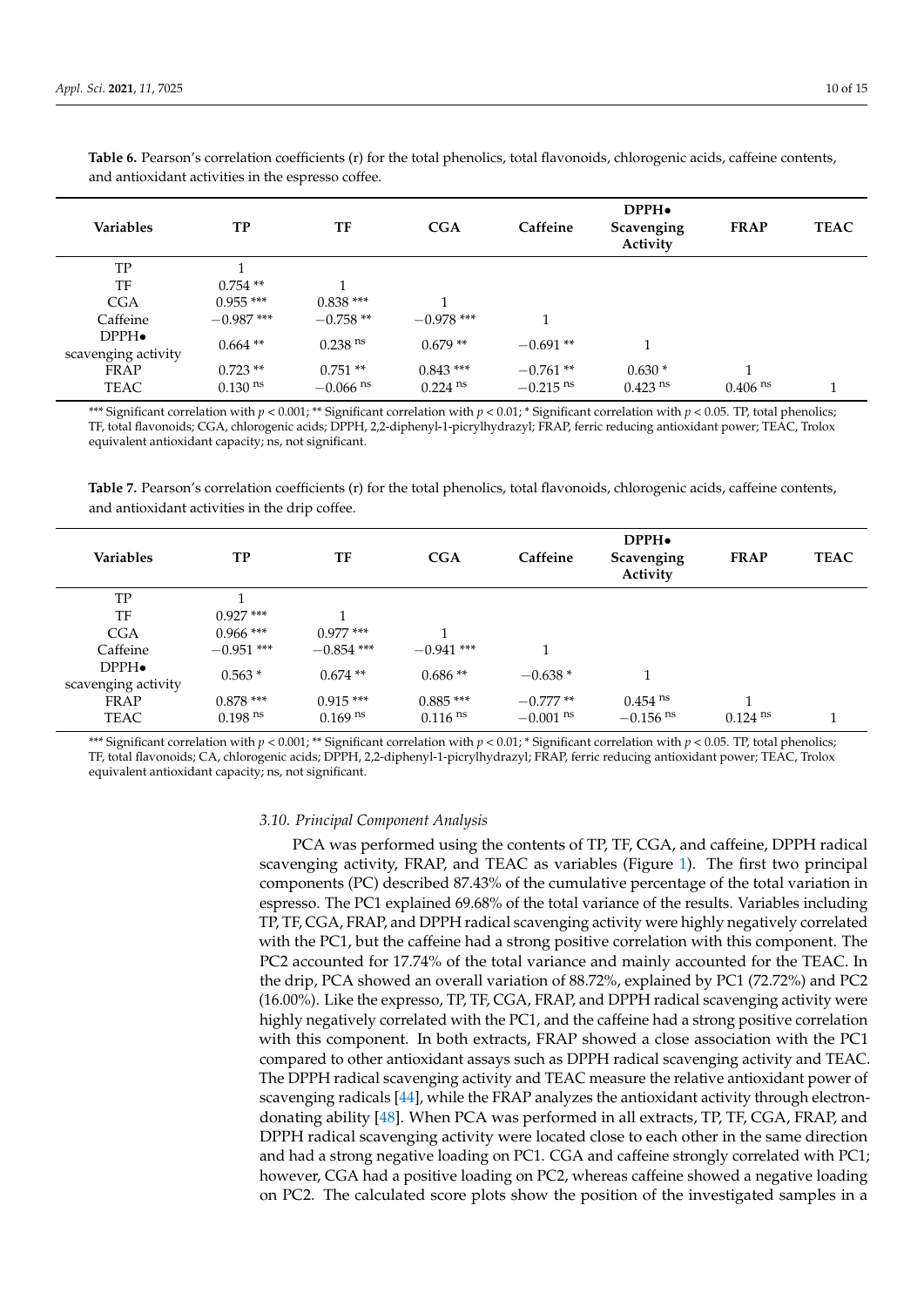multivariate space consisted of the two PCs. It illustrates that calculated scores categorized coffee extracts in four types based on the roasting degree. In the Espresso, PC1 separated the Very dark, Moderately Dark, and Light-medium/Medium while, in the drip, PC1 separated the Very dark, Moderately Dark, Medium, and Light-medium, with almost all parameters (except TEAC) contributing for explained variance. It appears that PC2 separated Light-medium and Medium, with TEAC in espresso, but not in the drip coffee. From the PC scores of total extracts, it was estimated that higher values of CGA and lower caffeine values on PC2 correspond to lower roasting degrees. However, unlike the PCA results in the espresso and drip, other parameters did not sufficiently distinguish the coffee extracts with different roasting degrees.



**Figure 1.** *Cont.*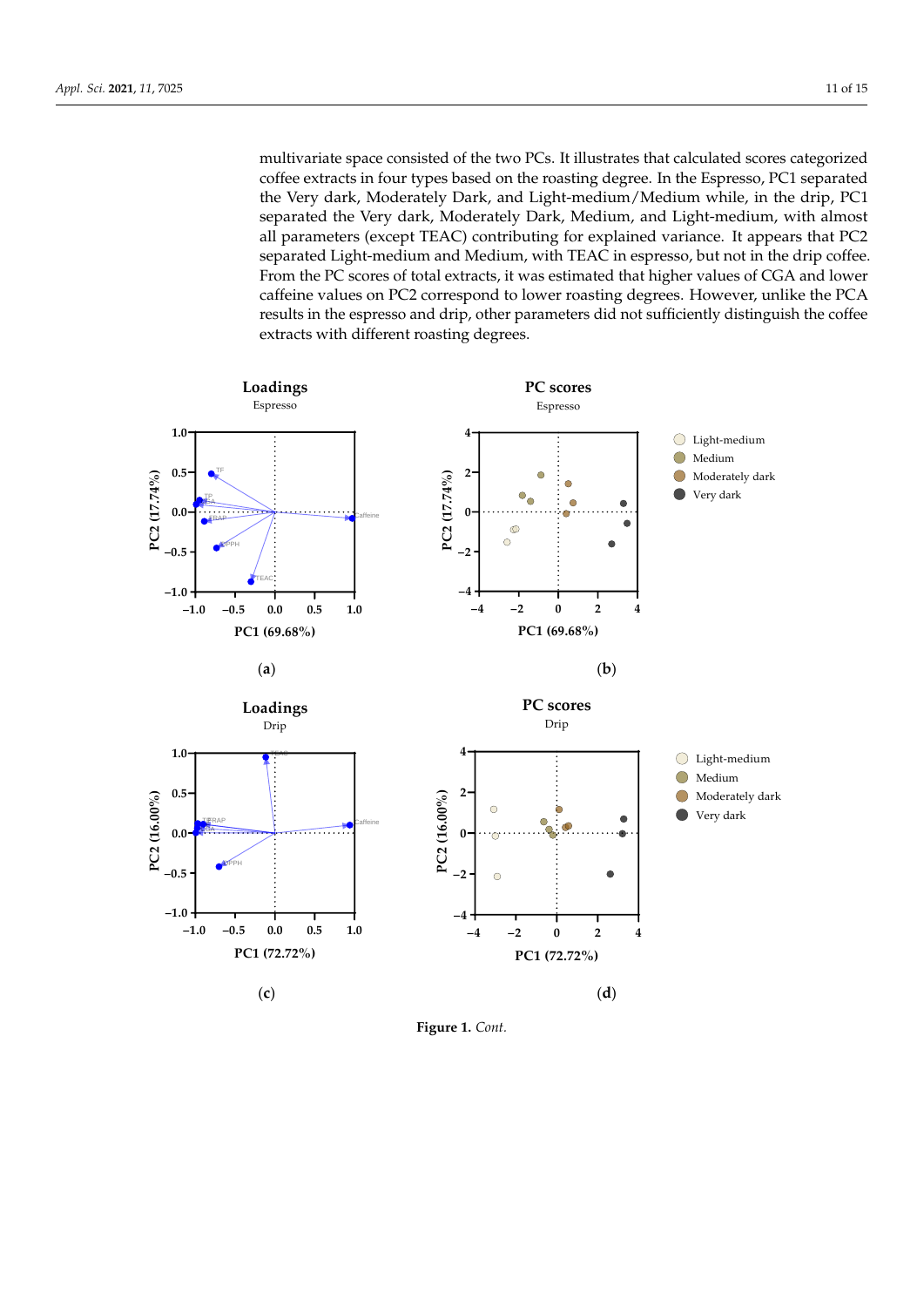**1.0**

**Loadings** Total



<span id="page-11-0"></span>

Figure 1. Results of principal component analysis (PCA). (a,c,e) Loading plot; (b,d,f) score plot. The contents of TP, TF, CGA, along with the estimations of antioxidant activities (TEAC, DPPH radical scavenging activity, and FRAP) of the espresso espace  $\epsilon$  and drip coffee with various roasting degrees, were analyzed using PCA. TP, total phenolics; TF, total flavonoids;  $CCA$ and drip coffee with various roasting degrees, were analyzed using PCA. TP, total phenolics; TF, total flavonoids; CGA, chlorogenic acids; DPPH, 2,2-diphenyl-1-picrylhydrazyl radical scavenging activity; FRAP, ferric reducing antioxidant power; TEAC, Trolox equivalent antioxidant capacity.

# **4. Conclusions**

This study investigated the influence of roasting degree on the antioxidant capacities of *Coffea arabica* cv. Java coffee extracted by espresso and drip methods. TP, TF, and CGA contents were decreased as the roasting degree increased, while the caffeine content was increased. As measured by the DPPH radical scavenging activity and FRAP, antioxidant capacities tend to be decreased with increasing roasting degree, whereas the TEAC was not. In each extract, TP, TF, CGA contents, and FRAP and DPPH radical scavenging activity were positively correlated with each other and essential variables that distinguish coffee extracts with different roasting degrees. However, when all extracts were analyzed simultaneously, CGA was the primary variable to distinguish coffee extracts with different degrees of roasting and was positively correlated with antioxidant activity. Therefore, it is concluded that roasting degree influences the antioxidant capacity of coffee extracts, presumably due to the alterations in the TP, TF, and CGA contents. In addition, we suggested for the first time that CGA would be an essential variable that distinguishes the antioxidant capacity of coffee extracts with different roasting degrees regardless of the extraction method.

**Author Contributions:** Conceptualization, S.J., S.G. and Y.J.; validation, S.J., S.G., S.-H.L. and Y.J.; formal analysis, S.G.; investigation, S.J. and S.G.; resources, Y.J.; data curation, S.J., S.G. and Y.J.; writing—original draft preparation, S.J. and S.G.; writing—review and editing, S.J., S.-H.L. and Y.J.; visualization, S.J. and S.G.; supervision, Y.J.; project administration, Y.J.; funding acquisition, Y.J. All authors have read and agreed to the published version of the manuscript.

**Funding:** This research was funded by Korea Institute of Planning and Evaluation for Technology in Food, Agriculture and Forestry (IPET) through Agriculture, Food and Rural Affairs Convergence Technologies Program for Educating Creative Global Leader, funded by the Ministry of Agriculture, Food and Rural Affairs(MAFRA) (grant number 714001-07).

**Institutional Review Board Statement:** Not applicable.

**Informed Consent Statement:** Not applicable.

**Data Availability Statement:** The data presented in this study are available on request from the corresponding author.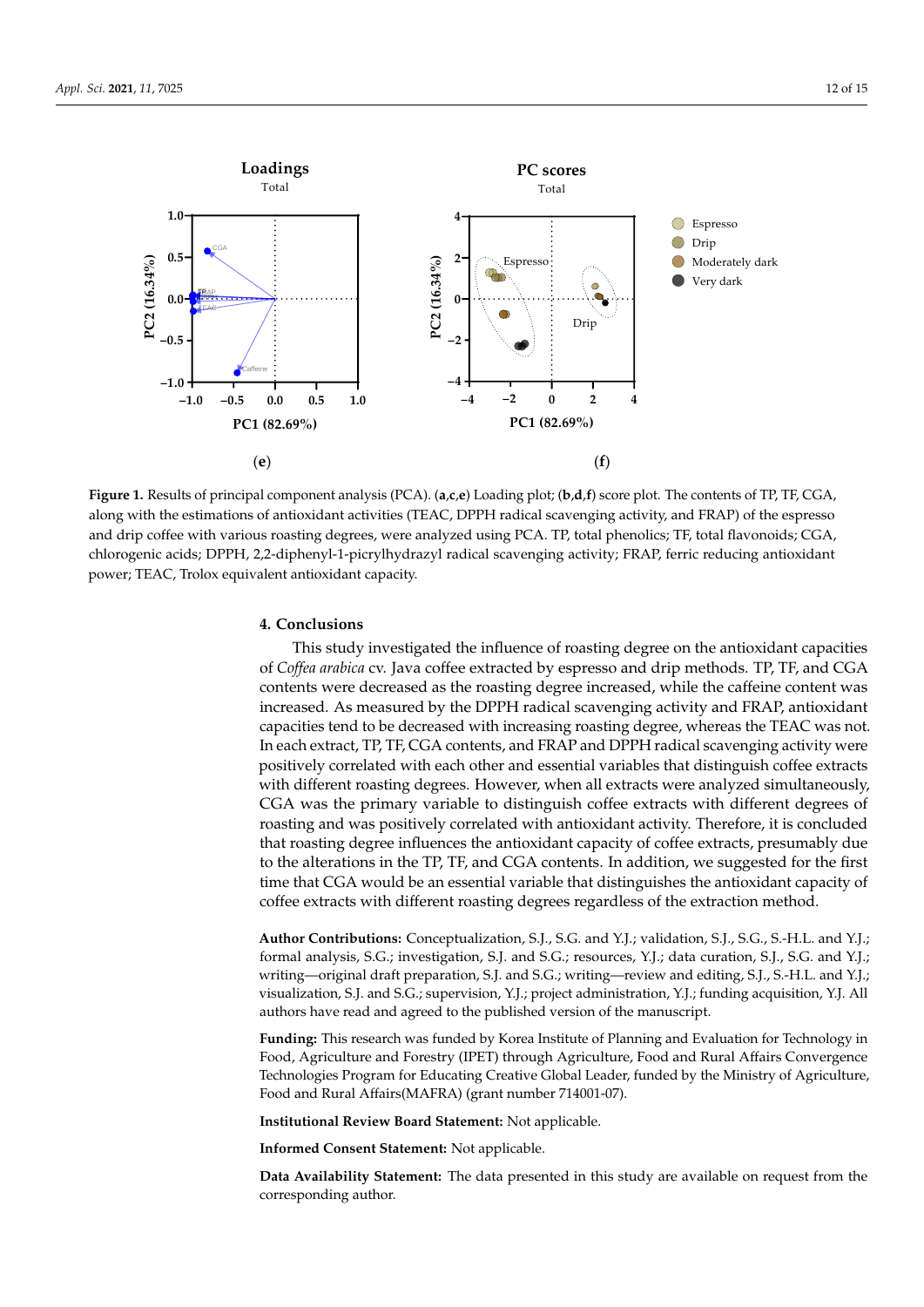**Acknowledgments:** The authors would like to thank Jae Wook Do (Cafe Moi) for providing plant materials and technical support.

**Conflicts of Interest:** The authors declare no conflict of interest.

# **References**

- <span id="page-12-0"></span>1. Annual Review 2019. Available online: <http://www.ico.org/documents/cy2019-20/annual-review-2018-19-e.pdf> (accessed on 13 April 2021).
- <span id="page-12-1"></span>2. Loftfield, E.; Freedman, N.D.; Dodd, K.W.; Vogtmann, E.; Xiao, Q.; Sinha, R.; Graubard, B.I. Coffee drinking is widespread in the united states, but usual intake varies by key demographic and lifestyle factors. *J. Nutr.* **2016**, *146*, 1762–1768. [\[CrossRef\]](http://doi.org/10.3945/jn.116.233940) [\[PubMed\]](http://www.ncbi.nlm.nih.gov/pubmed/27489008)
- <span id="page-12-2"></span>3. Janda, K.; Jakubczyk, K.; Baranowska-Bosiacka, I.; Kapczuk, P.; Kochman, J.; Rębacz-Maron, E.; Gutowska, I. Mineral composition and antioxidant potential of coffee beverages depending on the brewing method. *Foods* **2020**, *9*, 121. [\[CrossRef\]](http://doi.org/10.3390/foods9020121) [\[PubMed\]](http://www.ncbi.nlm.nih.gov/pubmed/31979386)
- <span id="page-12-3"></span>4. Jeszka-Skowron, M.; Sentkowska, A.; Pyrzyńska, K.; De Peña, M.P. Chlorogenic acids, caffeine content and antioxidant properties of green coffee extracts: Influence of green coffee bean preparation. *Eur. Food Res. Technol.* **2016**, *242*, 1403–1409. [\[CrossRef\]](http://doi.org/10.1007/s00217-016-2643-y)
- <span id="page-12-4"></span>5. Liang, N.; Kitts, D.D. Antioxidant property of coffee components: Assessment of methods that define mechanisms of action. *Molecules* **2014**, *19*, 19180–19208. [\[CrossRef\]](http://doi.org/10.3390/molecules191119180)
- <span id="page-12-5"></span>6. Parras, P.; Martínez-Tomé, M.; Jiménez, A.M.; Murcia, M.A. Antioxidant capacity of coffees of several origins brewed following three different procedures. *Food Chem.* **2007**, *102*, 582–592. [\[CrossRef\]](http://doi.org/10.1016/j.foodchem.2006.05.037)
- <span id="page-12-6"></span>7. Baggenstoss, J.; Poisson, L.; Kaegi, R.; Perren, R.; Escher, F. Coffee roasting and aroma formation: Application of different time− temperature conditions. *J. Agric. Food Chem.* **2008**, *56*, 5836–5846. [\[CrossRef\]](http://doi.org/10.1021/jf800327j)
- <span id="page-12-7"></span>8. Andueza, S.; Vila, M.A.; Paz de Peña, M.; Cid, C. Influence of coffee/water ratio on the final quality of espresso coffee. *J. Sci. Food Agric.* **2007**, *87*, 586–592. [\[CrossRef\]](http://doi.org/10.1002/jsfa.2720)
- <span id="page-12-8"></span>9. López-Galilea, I.; De Pena, M.P.; Cid, C. Correlation of selected constituents with the total antioxidant capacity of coffee beverages: Influence of the brewing procedure. *J. Agric. Food Chem.* **2007**, *55*, 6110–6117. [\[CrossRef\]](http://doi.org/10.1021/jf070779x)
- <span id="page-12-9"></span>10. Cordoba, N.; Fernandez-Alduenda, M.; Moreno, F.L.; Ruiz, Y. Coffee extraction: A review of parameters and their influence on the physicochemical characteristics and flavour of coffee brews. *Trends Food Sci. Technol.* **2020**, *96*, 45–60. [\[CrossRef\]](http://doi.org/10.1016/j.tifs.2019.12.004)
- <span id="page-12-10"></span>11. Wolska, J.; Janda, K.; Jakubczyk, K.; Szymkowiak, M.; Chlubek, D.; Gutowska, I. Levels of antioxidant activity and fluoride content in coffee infusions of Arabica, Robusta and green coffee beans in according to their brewing methods. *Biol. Trace. Elem. Res.* **2017**, *179*, 327–333. [\[CrossRef\]](http://doi.org/10.1007/s12011-017-0963-9) [\[PubMed\]](http://www.ncbi.nlm.nih.gov/pubmed/28229386)
- <span id="page-12-11"></span>12. Jeewan, M.K.; Liyanage, T.; Roshana, M.R.; Mahendran, T. Determination and comparison of caffeine and other chemical constituents in Coffea arabica varieties grown in Sri Lanka. *Ceylon J. Sci.* **2020**, *49*, 151–158. [\[CrossRef\]](http://doi.org/10.4038/cjs.v49i2.7735)
- <span id="page-12-12"></span>13. Sunarharum, W.B.; Yuwono, S.S.; Aziza, O.F. Study on the effect of roasting temperature on antioxidant activity of early-roasted Java coffee powder (Arabica and Robusta). *IOP Conf. Ser. Earth Environ. Sci.* **2019**, *230*, 012045. [\[CrossRef\]](http://doi.org/10.1088/1755-1315/230/1/012045)
- <span id="page-12-13"></span>14. Pereira, L.L.; Debona, D.G.; Pinheiro, P.F.; de Oliveira, G.F.; ten Caten, C.S.; Moksunova, V.; Kopanina, A.V.; Vlasova, I.I.; Talskikh, A.I.; Yamamoto, H. Roasting Process. In *Quality Determinants in Coffee Production*; Food Engineering Series; Louzada Pereira, L., Rizzo Moreira, T., Eds.; Springer: Cham, Switzerland, 2021; pp. 303–372.
- <span id="page-12-14"></span>15. Converting Brix to TDS—An Independent Study. Available online: [https://www.researchgate.net/publication/335608684\\_](https://www.researchgate.net/publication/335608684_Converting_Brix_to_TDS_An_Independent_Study) [Converting\\_Brix\\_to\\_TDS\\_An\\_Independent\\_Study](https://www.researchgate.net/publication/335608684_Converting_Brix_to_TDS_An_Independent_Study) (accessed on 8 June 2021).
- <span id="page-12-15"></span>16. Singleton, V.L.; Rossi, J.A. Colorimetry of total phenolics with phosphomolybdic-phosphotungstic acid reagents. *Am. J. Enol. Vitic.* **1965**, *16*, 144–158.
- <span id="page-12-16"></span>17. Chang, C.C.; Yang, M.H.; Wen, H.M.; Chern, J.C. Estimation of total flavonoid content in propolis by two complementary colorimetric methods. *J. Food Drug Anal.* **2002**, *10*, 3. [\[CrossRef\]](http://doi.org/10.38212/2224-6614.2748)
- <span id="page-12-17"></span>18. Jung, S.; Kim, M.H.; Park, J.H.; Jeong, Y.; Ko, K.S. Cellular antioxidant and anti-inflammatory effects of coffee extracts with different roasting levels. *J. Med. Food* **2017**, *20*, 626–635. [\[CrossRef\]](http://doi.org/10.1089/jmf.2017.3935)
- <span id="page-12-18"></span>19. Blois, M.S. Antioxidant determinations by the use of a stable free radical. *Nature* **1958**, *181*, 1199–1200. [\[CrossRef\]](http://doi.org/10.1038/1811199a0)
- <span id="page-12-19"></span>20. Benzie, I.F.; Strain, J.J. Ferric reducing/antioxidant power assay: Direct measure of total antioxidant activity of biological fluids and modified version for simultaneous measurement of total antioxidant power and ascorbic acid concentration. *Meth. Enzymol.* **1999**, *299*, 15–27. [\[CrossRef\]](http://doi.org/10.1016/s0076-6879(99)99005-5)
- <span id="page-12-20"></span>21. Re, R.; Pellegrini, N.; Proteggente, A.; Pannala, A.; Yang, M.; Rice-Evans, C. Antioxidant activity applying an improved ABTS radical cation decolorization assay. *Free Radic. Biol. Med.* **1999**, *26*, 1231–1237. [\[CrossRef\]](http://doi.org/10.1016/S0891-5849(98)00315-3)
- <span id="page-12-21"></span>22. Derossi, A.; Ricci, I.; Caporizzi, R.; Fiore, A.; Severini, C. How grinding level and brewing method (Espresso, American, Turkish) could affect the antioxidant activity and bioactive compounds in a coffee cup. *J. Sci. Food Agric.* **2018**, *98*, 3198–3207. [\[CrossRef\]](http://doi.org/10.1002/jsfa.8826) [\[PubMed\]](http://www.ncbi.nlm.nih.gov/pubmed/29230816)
- <span id="page-12-22"></span>23. Severini, C.; Derossi, A.; Ricci, I.; Fiore, A.G.; Caporizzi, R. How much caffeine in coffee cup? Effects of processing operations, extraction methods and variables. *Quest. Caffeine* **2017**, 45–85. [\[CrossRef\]](http://doi.org/10.5772/INTECHOPEN.69002)
- <span id="page-12-23"></span>24. Nunes, F.M.; Coimbra, M.A.; Duarte, A.C.; Delgadillo, I. Foamability, foam stability, and chemical composition of espresso coffee as affected by the degree of roast. *J. Agric. Food Chem.* **1997**, *45*, 3238–3243. [\[CrossRef\]](http://doi.org/10.1021/jf970009t)
- <span id="page-12-24"></span>25. Kim, S.H.; Kim, J.S. Chemical composition and sensory attributes of brewed coffee as affected by roasting conditions. *Culin. Sci. Hosp. Res.* **2017**, *23*, 1–11. [\[CrossRef\]](http://doi.org/10.20878/cshr.2017.23.5.001)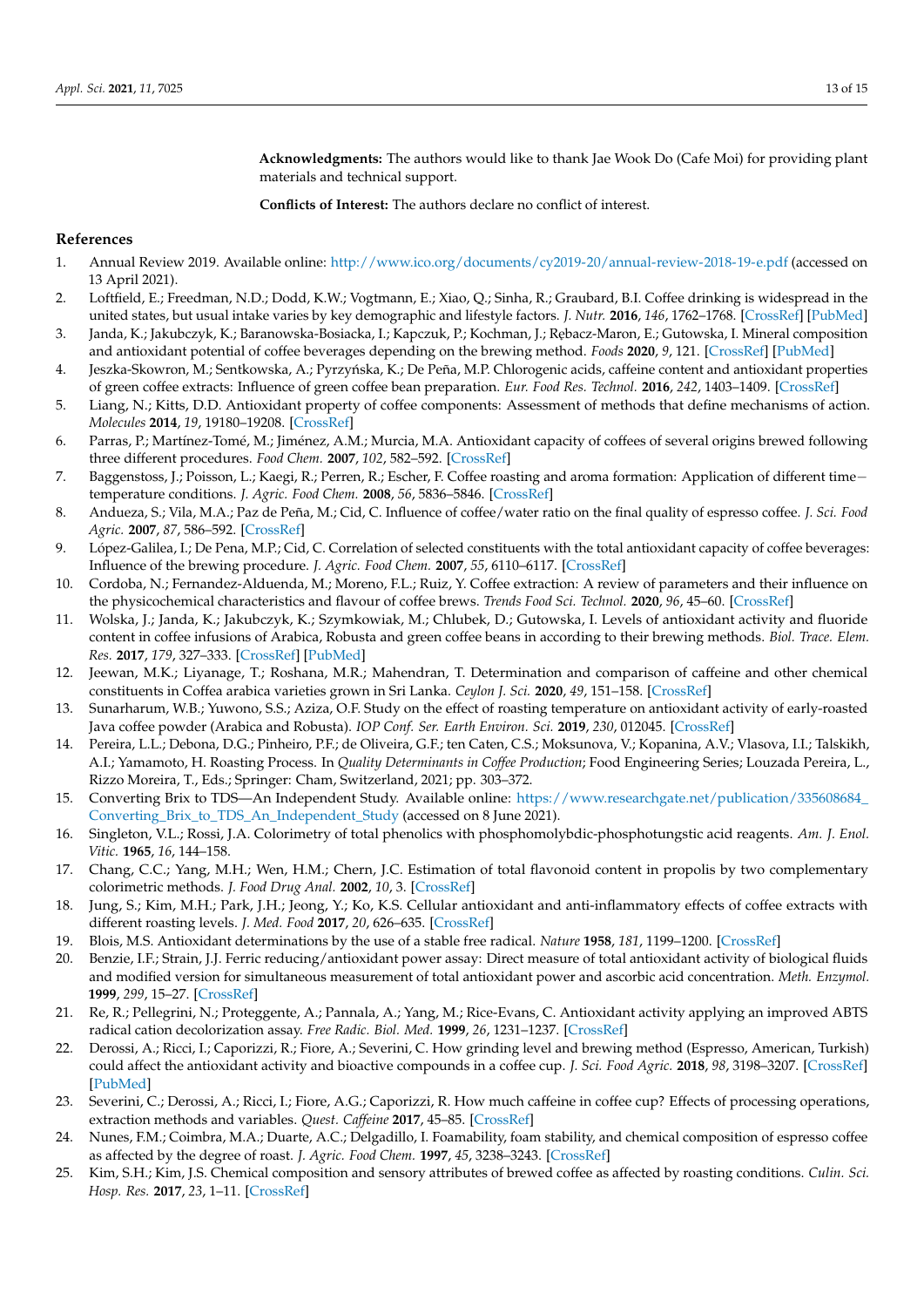- <span id="page-13-0"></span>26. Tungmunnithum, D.; Thongboonyou, A.; Pholboon, A.; Yangsabai, A. Flavonoids and other phenolic compounds from medicinal plants for pharmaceutical and medical aspects: An overview. *Medicines* **2018**, *5*, 93. [\[CrossRef\]](http://doi.org/10.3390/medicines5030093) [\[PubMed\]](http://www.ncbi.nlm.nih.gov/pubmed/30149600)
- <span id="page-13-1"></span>27. Bendary, E.; Francis, R.R.; Ali, H.M.G.; Sarwat, M.I.; El Hady, S. Antioxidant and structure–activity relationships (SARs) of some phenolic and anilines compounds. *Ann. Agric. Sci.* **2013**, *58*, 173–181. [\[CrossRef\]](http://doi.org/10.1016/j.aoas.2013.07.002)
- <span id="page-13-2"></span>28. Côté, J.; Caillet, S.; Doyon, G.; Sylvain, J.F.; Lacroix, M. Bioactive compounds in cranberries and their biological properties. *Crit. Rev. Food Sci. Nutr.* **2010**, *50*, 666–679. [\[CrossRef\]](http://doi.org/10.1080/10408390903044107) [\[PubMed\]](http://www.ncbi.nlm.nih.gov/pubmed/20694928)
- <span id="page-13-3"></span>29. Kim, J.Y.; Han, Y.S. Influence of roasting time on antibacterial and antioxidative effects of coffee extract. *Korean J. Food Sci. Technol.* **2009**, *25*, 496–505.
- <span id="page-13-4"></span>30. Cho, A.R.; Park, K.W.; Kim, K.M.; Kim, S.Y.; Han, J. Influence of roasting conditions on the antioxidant characteristics of colombian coffee (*Coffea arabica* L.) beans. *J. Food Biochem.* **2014**, *38*, 271–280. [\[CrossRef\]](http://doi.org/10.1111/jfbc.12045)
- <span id="page-13-5"></span>31. Górna´s, P.; Dwiecki, K.; Siger, A.; Tomaszewska-Gras, J.; Michalak, M.; Polewski, K. Contribution of phenolic acids isolated from green and roasted boiled-type coffee brews to total coffee antioxidant capacity. *Eur. Food Res. Technol.* **2016**, *242*, 641–653. [\[CrossRef\]](http://doi.org/10.1007/s00217-015-2572-1)
- <span id="page-13-6"></span>32. Somporn, C.; Kamtuo, A.; Theerakulpisut, P.; Siriamornpun, S. Effects of roasting degree on radical scavenging activity, phenolics and volatile compounds of Arabica coffee beans (*Coffea arabica* L. cv. Catimor). *Int. J. Food Sci. Technol.* **2011**, *46*, 2287–2296. [\[CrossRef\]](http://doi.org/10.1111/j.1365-2621.2011.02748.x)
- <span id="page-13-7"></span>33. Fukushima, Y.; Tashiro, T.; Kumagai, A.; Ohyanagi, H.; Horiuchi, T.; Takizawa, K.; Sugihara, N.; Kishimoto, Y.; Taguchi, C.; Tani, M.; et al. Coffee and beverages are the major contributors to polyphenol consumption from food and beverages in Japanese middle-aged women. *J. Nutr. Sci.* **2014**, *3*, e48. [\[CrossRef\]](http://doi.org/10.1017/jns.2014.19)
- <span id="page-13-8"></span>34. Zujko, M.E.; Witkowska, A.M.; Waśkiewicz, A.; Mirończuk-Chodakowska, I. Dietary antioxidant and flavonoid intakes are reduced in the elderly. *Oxid. Med. Cell. Longev.* **2015**, *2015*, 843173. [\[CrossRef\]](http://doi.org/10.1155/2015/843173) [\[PubMed\]](http://www.ncbi.nlm.nih.gov/pubmed/26236427)
- <span id="page-13-9"></span>35. Lee, J.C. A study of compound changes in coffee beans by different roasting condition. *J. Culin. Sci. Technol.* **2016**, *22*, 114–119.
- <span id="page-13-10"></span>36. Sharma, K.; Ko, E.Y.; Assefa, A.D.; Ha, S.; Nile, S.H.; Lee, E.T.; Park, S.W. Temperature-dependent studies on the total phenolics, flavonoids, antioxidant activities, and sugar content in six onion varieties. *J. Food Drug Anal.* **2015**, *23*, 243–252. [\[CrossRef\]](http://doi.org/10.1016/j.jfda.2014.10.005) [\[PubMed\]](http://www.ncbi.nlm.nih.gov/pubmed/28911379)
- <span id="page-13-11"></span>37. Naveed, M.; Hejazi, V.; Abbas, M.; Kamboh, A.A.; Khan, G.J.; Shumzaid, M.; Ahmad, F.; Babazadeh, D.; FangFang, X.; Modarresi-Ghazani, F.; et al. Chlorogenic acid (CGA): A pharmacological review and call for further research. *Biomed. Pharmacother.* **2018**, *97*, 67–74. [\[CrossRef\]](http://doi.org/10.1016/j.biopha.2017.10.064)
- <span id="page-13-12"></span>38. Farah, A.; de Paulis, T.; Trugo, L.C.; Martin, P.R. Effect of roasting on the formation of chlorogenic acid lactones in coffee. *J. Agric. Food Chem.* **2005**, *53*, 1505–1513. [\[CrossRef\]](http://doi.org/10.1021/jf048701t)
- <span id="page-13-13"></span>39. Song, J.L.; Asare, T.S.; Kang, M.Y.; Lee, S.C. Changes in bioactive compounds and antioxidant capacity of coffee under different roasting conditions. *Korean J. Plant Res.* **2018**, *31*, 704–713. [\[CrossRef\]](http://doi.org/10.7732/kjpr.2018.31.6.704)
- <span id="page-13-14"></span>40. Murakami, M.; Yamaguchi, T.; Takamura, H.; Atoba, T.M. Effects of thermal treatment on radical-scavenging activity of single and mixed polyphenolic compounds. *J. Food Sci.* **2004**, *69*, FCT7–FCT10. [\[CrossRef\]](http://doi.org/10.1111/j.1365-2621.2004.tb17848.x)
- <span id="page-13-15"></span>41. Tarka, S.M.J.; Hurst, W.J. Introduction to the chemistry, isolation, and biosynthesis of methylxanthines. In *Caffeine*; Spiller, G.A., Ed.; CRC Press: Boca Raton, FL, USA, 1998; pp. 1–11.
- <span id="page-13-16"></span>42. dePaula, J.; Farah, A. Caffeine consumption through coffee: Content in the beverage, metabolism, health benefits and risks. *Beverages* **2019**, *5*, 37. [\[CrossRef\]](http://doi.org/10.3390/beverages5020037)
- <span id="page-13-17"></span>43. Lopes, G.R.; Passos, C.P.; Rodrigues, C.; Teixeira, J.A.; Coimbra, M.A. Impact of microwave-assisted extraction on roasted coffee carbohydrates, caffeine, chlorogenic acids and coloured compounds. *Food Res. Int.* **2020**, *129*, 108864. [\[CrossRef\]](http://doi.org/10.1016/j.foodres.2019.108864)
- <span id="page-13-18"></span>44. Kedare, S.B.; Singh, R.P. Genesis and development of DPPH method of antioxidant assay. *J. Food Sci. Technol.* **2011**, *48*, 412–422. [\[CrossRef\]](http://doi.org/10.1007/s13197-011-0251-1)
- <span id="page-13-19"></span>45. Herawati, D.; Giriwono, P.E.; Dewi, F.N.A.; Kashiwagi, T.; Andarwulan, N. Critical roasting level determines bioactive content and antioxidant activity of Robusta coffee beans. *Food Sci. Biotechnol.* **2019**, *28*, 7–14. [\[CrossRef\]](http://doi.org/10.1007/s10068-018-0442-x)
- <span id="page-13-20"></span>46. Suh, Y.S.; Lee, S.H.; Shang, Y.; Yoon, J.R.; Lee, W.J. Changes in antioxidant activities and flavor patterns of Coffea arabica beans during roasting. *Korean J. Food Preserv.* **2014**, *21*, 224–230. [\[CrossRef\]](http://doi.org/10.11002/kjfp.2014.21.2.224)
- <span id="page-13-21"></span>47. Sacchetti, G.; Di Mattia, C.; Pittia, P.; Mastrocola, D. Effect of roasting degree, equivalent thermal effect and coffee type on the radical scavenging activity of coffee brews and their phenolic fraction. *J. Food Eng.* **2009**, *90*, 74–80. [\[CrossRef\]](http://doi.org/10.1016/j.jfoodeng.2008.06.005)
- <span id="page-13-22"></span>48. Ou, B.; Huang, D.; Hampsch-Woodill, M.; Flanagan, J.A.; Deemer, E.K. Analysis of antioxidant activities of common vegetables employing oxygen radical absorbance capacity (ORAC) and ferric reducing antioxidant power (FRAP) assays: A comparative study. *J. Agric. Food Chem.* **2002**, *50*, 3122–3128. [\[CrossRef\]](http://doi.org/10.1021/jf0116606) [\[PubMed\]](http://www.ncbi.nlm.nih.gov/pubmed/12009973)
- <span id="page-13-23"></span>49. Nam, S.; Kang, S. Changes of biochemical components and physiological activities of coffee beans according to different roasting conditions. *Korean J. Food Preserv.* **2015**, *22*, 182–189. [\[CrossRef\]](http://doi.org/10.11002/kjfp.2015.22.2.182)
- <span id="page-13-24"></span>50. Tomaino, A.; Cimino, F.; Zimbalatti, V.; Venuti, V.; Sulfaro, V.; De Pasquale, A.; Saija, A. Influence of heating on antioxidant activity and the chemical composition of some spice essential oils. *Food Chem.* **2005**, *89*, 549–554. [\[CrossRef\]](http://doi.org/10.1016/j.foodchem.2004.03.011)
- <span id="page-13-25"></span>51. Borrelli, R.C.; Visconti, A.; Mennella, C.; Anese, M.; Fogliano, V. Chemical characterization and antioxidant properties of coffee melanoidins. *J. Agric. Food Chem.* **2002**, *50*, 6527–6533. [\[CrossRef\]](http://doi.org/10.1021/jf025686o)
- <span id="page-13-26"></span>52. Dasgupta, A.; Klein, K. Methods for measuring oxidative stress in the laboratory. In *Antioxidants in Food, Vitamins and Supplements*; Dasgupta, A., Klein, K., Eds.; Elsevier: San Diego, CA, USA, 2014; pp. 19–40.